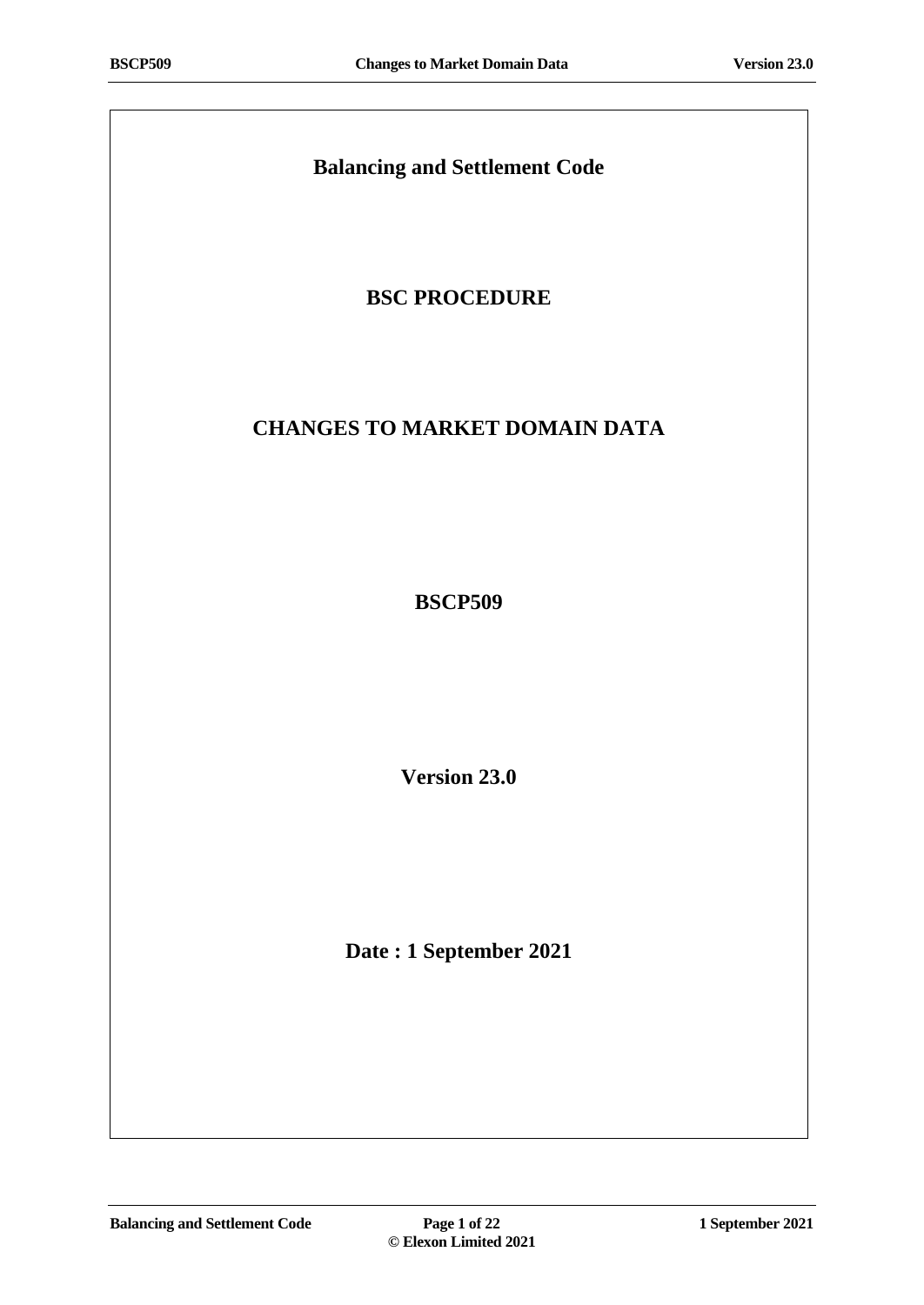### **BSC Procedure 509**

### **relating to**

### **Changes To Market Domain Data**

- 1. Reference is made to the Balancing and Settlement Code for the Electricity Industry in Great Britain and, in particular, to the definition of "BSC Procedure".
- 2. This is BSC Procedure 509 Version 23.0 relating to Changes to Market Domain Data.
- 3. This BSC Procedure is effective from 1 September 2021.
- 4. This BSC Procedure has been approved by the Panel.

#### **Intellectual Property Rights, Copyright and Disclaimer**

The copyright and other intellectual property rights in this document are vested in Elexon or appear with the consent of the copyright owner. These materials are made available for you for the purposes of your participation in the electricity industry. If you have an interest in the electricity industry, you may view, download, copy, distribute, modify, transmit, publish, sell or create derivative works (in whatever format) from this document or in other cases use for personal academic or other non-commercial purposes. All copyright and other proprietary notices contained in the document must be retained on any copy you make.

All other rights of the copyright owner not expressly dealt with above are reserved.

No representation, warranty or guarantee is made that the information in this document is accurate or complete. While care is taken in the collection and provision of this information, Elexon Limited shall not be liable for any errors, omissions, misstatements or mistakes in any information or damages resulting from the use of this information or action taken in reliance on it.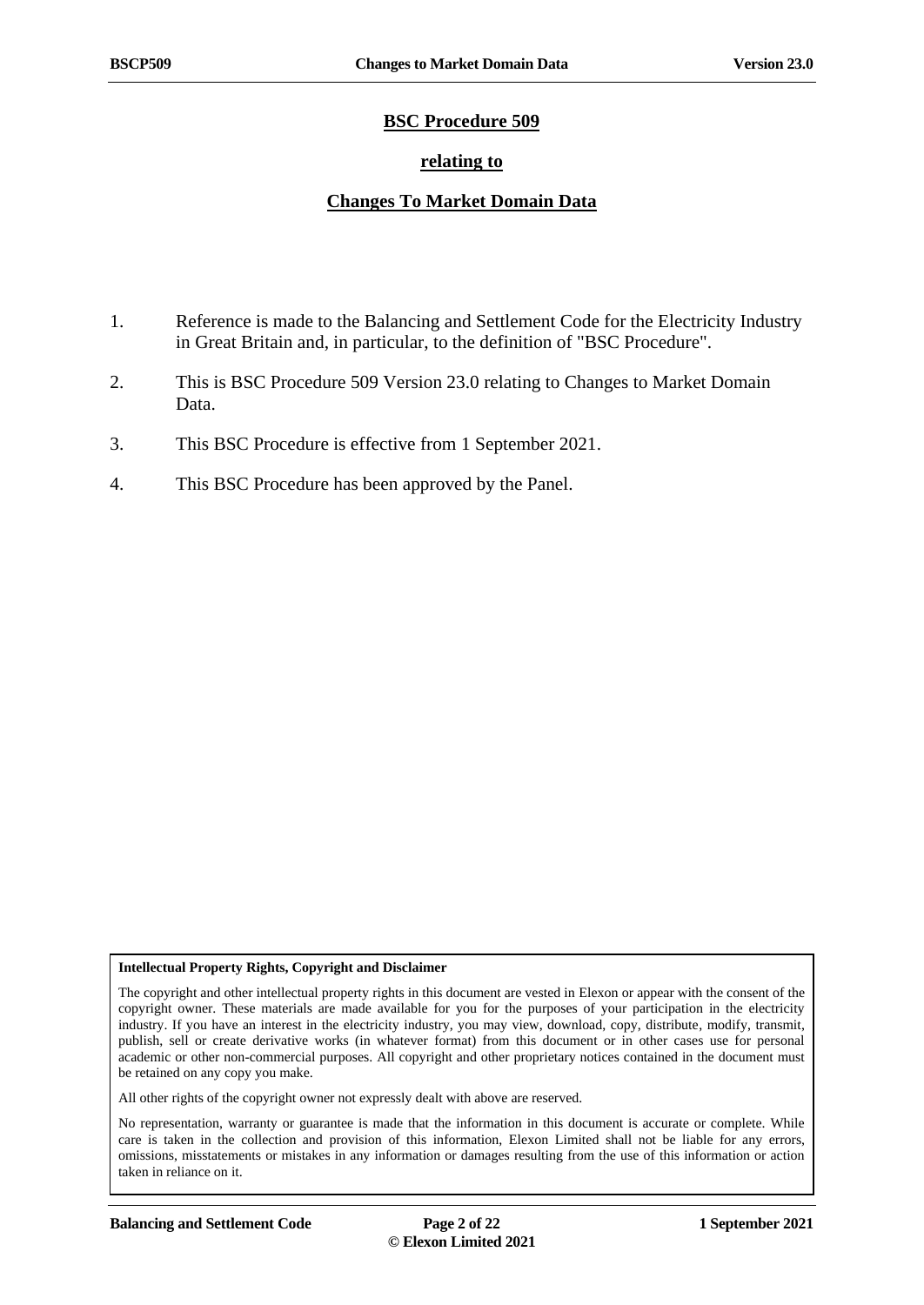### **AMENDMENT RECORD**

| <b>Version</b>   | <b>Date</b>                           | <b>Description of Changes</b>                                                                                   | <b>Changes</b><br><b>Included</b> | <b>Mods/Panel/</b><br><b>Committee</b><br><b>Refs</b> |
|------------------|---------------------------------------|-----------------------------------------------------------------------------------------------------------------|-----------------------------------|-------------------------------------------------------|
| D <sub>0.1</sub> | Code Effective<br>Date                | Full document before Re-Badging                                                                                 |                                   |                                                       |
| D.0.2            | Code Effective<br>Date                | Re-Badging                                                                                                      |                                   |                                                       |
| D <sub>0.3</sub> | Code Effective<br>Date                | Incorporated Version D.02 comments                                                                              |                                   |                                                       |
| D <sub>0.4</sub> | Code Effective<br>Date                | Incorporated Version D.03 comments                                                                              |                                   |                                                       |
| D.05             | Code Effective<br>Date                | Comments embodied following<br><b>CMC1273</b>                                                                   |                                   |                                                       |
| 2.0              | Code Effective<br>Date                | Approved for use by the Panel                                                                                   |                                   |                                                       |
| 3.0              | Code Effective<br>Date                | Version alignment changes from AP509<br>embodied.                                                               | <b>NCR329</b>                     |                                                       |
| 4.0              | 03/02/03                              | <b>SVA Documentation Batch Release.</b>                                                                         | CP608, CP721,<br>CP727            | SVG22/275                                             |
| 5.0              | 29/05/03                              | P81 'Removal of the Requirement for<br>Half Hourly Metering on Third Party<br>Generators at Domestic Premises'. | P81                               | SVG27/366                                             |
| 6.0              | 24/06/03                              | Approved Modification P106 for CVA<br>Programme June 03 Release                                                 | P106                              |                                                       |
| 7.0              | 01/08/03                              | Updated for Modification P62                                                                                    | P <sub>62</sub>                   | SVG29/390                                             |
| 8.0              | 27/11/03                              | Approved Change Proposal 923                                                                                    | CP923                             |                                                       |
| 9.0              | 03/11/04                              | Change Proposal for the CVA Programme<br>Nov 04 Release                                                         | CP1032                            | TDC58/03                                              |
| 10.0             | 23/02/05                              | SVA and CVA February 05 Release                                                                                 | CP1041,<br>CP1049,<br>CP1091      |                                                       |
| 11.0             | <b>BETTA</b><br><b>Effective Date</b> | BETTA 6.3                                                                                                       | BETTA 6.3                         | SVG48/004                                             |
| 12.0             | 29/06/06                              | June 2006 Release                                                                                               | CP1150                            | SVG/64/02                                             |
| 13.0             | 22/02/07                              | Draft February 07 Release                                                                                       | CP1158,<br>CP1172,<br>CP1176      | SVG66/04<br>ISG66/06                                  |
| 14.0             | 23/08/07                              | P197 Release                                                                                                    | P197                              | P/115/04                                              |
| 15.0             | 01/11/07                              | November 07 Release                                                                                             | CP1190,<br>CP1210                 | SVG77/04<br>ISG79/02<br>SVG79/02                      |
| 16.0             | 26/06/08                              | June 08 Release                                                                                                 | CP1216                            | SVG82/03                                              |
| 17.0             | 25/06/09                              | June 09 Release                                                                                                 | CP1270                            | SVG97/01                                              |
|                  |                                       |                                                                                                                 | CP1271                            | SVG97/01                                              |
| 18.0             | 05/11/09                              | November 09 Release                                                                                             | CP1269                            | SVG97/01                                              |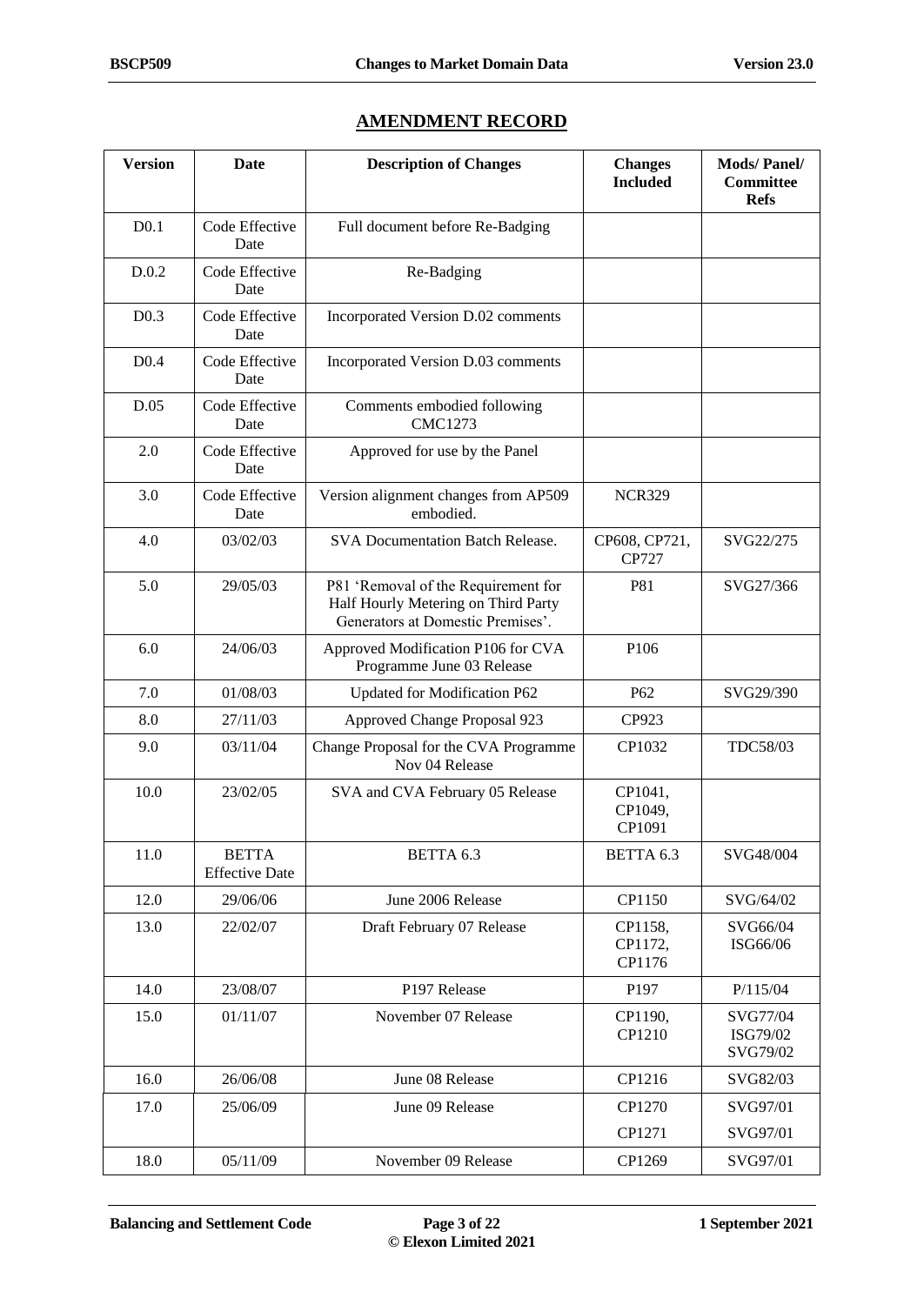| <b>Version</b> | Date     | <b>Description of Changes</b>         | <b>Changes</b><br><b>Included</b> | <b>Mods/Panel/</b><br><b>Committee</b><br><b>Refs</b> |
|----------------|----------|---------------------------------------|-----------------------------------|-------------------------------------------------------|
| 19.0           | 04/11/10 | November 10 Release                   | CP1327                            | SVG112/03                                             |
| 20.0           | 07/11/13 | November 2013 Release                 | CP1390                            | SVG148/04                                             |
| 21.0           | 27/02/14 | 27 February 2014 Release              | CP1396                            | SVG153/03                                             |
| 22.0           | 01/08/14 | <b>Electricity Market Reform</b>      | ORD <sub>005</sub>                | Directed by the<br>Secretary of<br><b>State</b>       |
| 23.0           | 01/09/21 | 1 September 2021 Non-Standard Release | P420                              | P316/05                                               |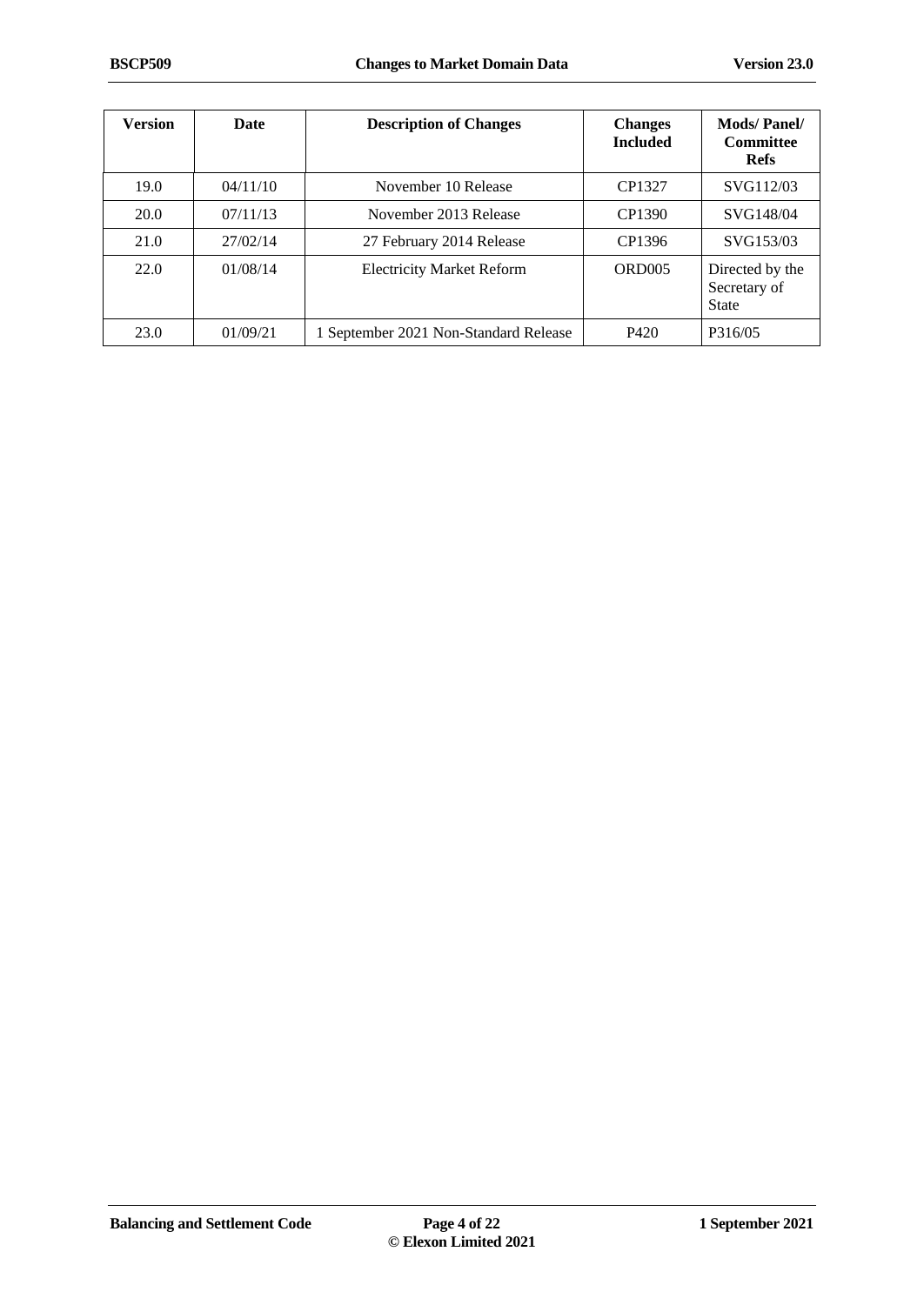### **CONTENTS**

| 1.                             | <b>Introduction</b>                                                                                                                                                     | 6                    |
|--------------------------------|-------------------------------------------------------------------------------------------------------------------------------------------------------------------------|----------------------|
| 1.1                            | <b>Purpose and Scope of the Procedure</b>                                                                                                                               | 6                    |
| 1.2                            | Main Users of the Procedure and their Responsibilities                                                                                                                  | 6                    |
| 1.3                            | <b>Use of the Procedure</b>                                                                                                                                             | 6                    |
| 1.4                            | <b>Balancing and Settlement Code Provision</b>                                                                                                                          | 7                    |
| 1.5                            | <b>Associated BSC Procedures</b>                                                                                                                                        | 7                    |
| 1.6<br>1.6.1<br>1.6.2          | <b>Acronyms and Definitions</b><br>Acronyms<br>Definitions                                                                                                              | 8<br>$8\,$<br>9      |
| 2.                             | <b>Not Used</b>                                                                                                                                                         | 9                    |
| 3.                             | <b>Interface and Timetable Information</b>                                                                                                                              | 10                   |
| 3.1                            | <b>Changes to Market Domain Data Provided by the Profile Administrator</b>                                                                                              | 10                   |
| 3.2                            | <b>Changes to SVAA Calendar</b>                                                                                                                                         | 12                   |
| 3.3                            | <b>General Changes to MDD</b>                                                                                                                                           | 13                   |
| 3.4                            | <b>Agree Implementation, Publication and Release Schedule</b>                                                                                                           | 15                   |
| 3.5                            | <b>Treating Emergency Fixes</b>                                                                                                                                         | 16                   |
| 3.6                            | MDD Fast Track - MDD Housekeeping Changes, Registration of New Market Participants and<br><b>Additional BM Units</b>                                                    | 17                   |
| 4.                             | <b>Appendices</b>                                                                                                                                                       | 19                   |
| 4.1                            | <b>MDD Entities &amp; Authorisation Route</b>                                                                                                                           | 19                   |
| 4.2                            | <b>MDD</b> Forms                                                                                                                                                        | 21                   |
| 4.3<br>4.3.1<br>4.3.2<br>4.3.3 | <b>MDD Registration Criteria</b><br>New Suppliers / Licensed Distribution System Operators (LDSOs)<br>Existing LDSOs registering in a GSP Group<br>New BSC Party Agents | 22<br>22<br>22<br>22 |
| 4.4                            | <b>MDD Entity Change Request Forms</b>                                                                                                                                  | 22                   |
| 4.4.1                          | <b>MDD Entity Change Request Forms for CFD</b>                                                                                                                          | 22                   |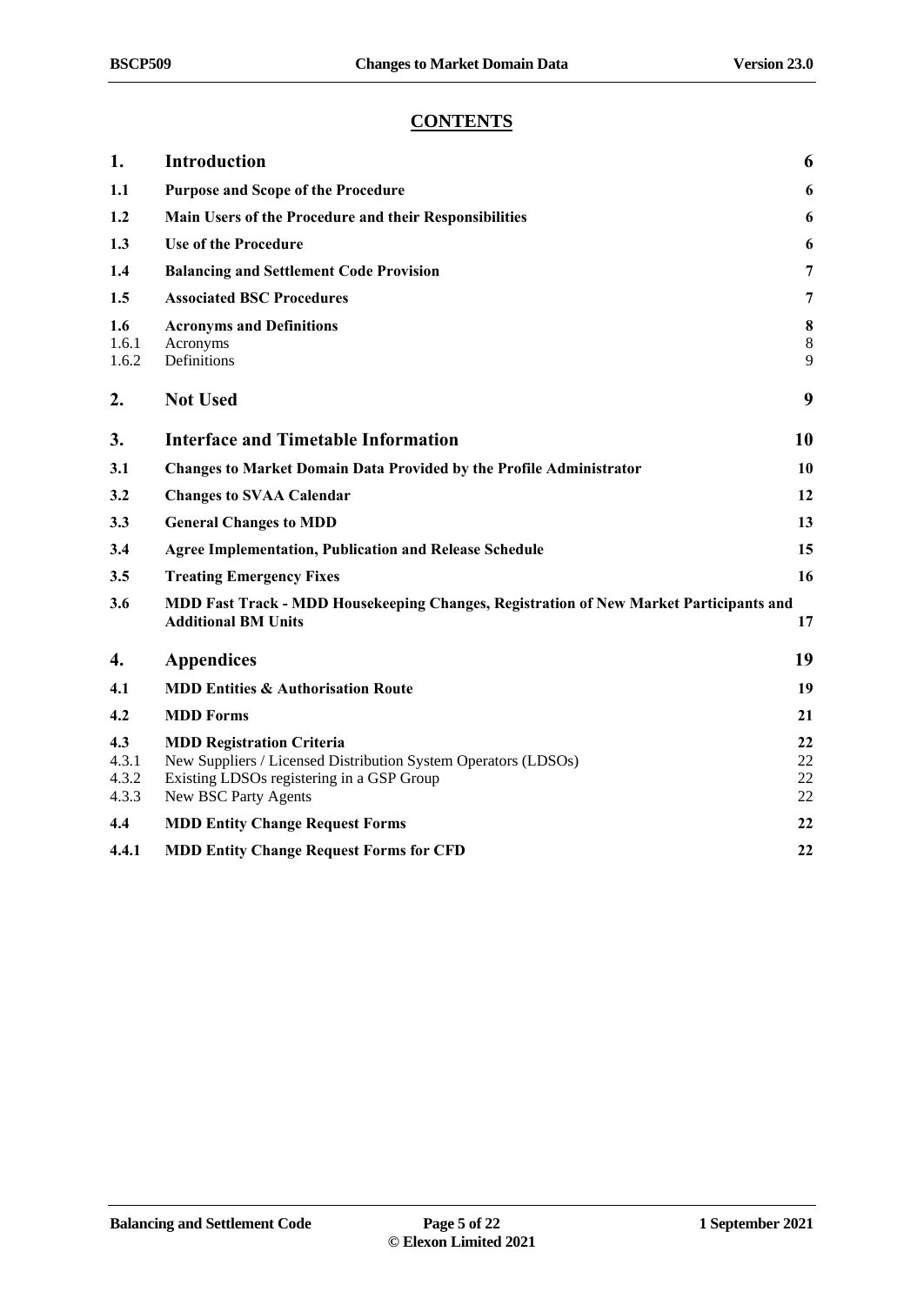#### <span id="page-5-0"></span>**1. Introduction**

#### <span id="page-5-1"></span>**1.1 Purpose and Scope of the Procedure**

The purpose of this BSC Procedure (BSCP) is to ensure that all changes to Market Domain Data (MDD) within the Supplier Volume Allocation (SVA) arrangements are made in an auditable and controlled manner and where appropriate with due consultation with the affected parties. MDD refers to those items of data that are required to be passed from one party to another by the Supplier Volume Allocation Agent (SVAA).

This BSCP covers the raising of a change (an MDD Change Request 'MDD CR'), authorisation and notification of MDD items to all relevant Market Participants (MPs) including the SVAA. The BSCP also covers the raising of a request to change an item of MDD whose values are linked to BSCCo developed software and the subsequent notification of such changes. However, in order to accommodate potential software changes, their authorisation must be carried out in accordance with BSCP40 "Change Management". In addition, this BSCP outlines the process for effecting emergency changes to MDD.

A complete set of MDD entities together with their authorisation routes is contained in Appendix 4.1.

The BSCP does not cover the distribution and implementation of changes to MDD, or changes to SVA system standing data, which are covered by BSCPs 508, 'Supplier Volume Allocation Agent' and 507, 'Supplier Volume Allocation Standing Data Changes' respectively. Neither should it be used to implement changes to the structure of the MDD file. This file is included in the Baseline Management System (BMS), and is changed in accordance with BSCP40.

#### <span id="page-5-2"></span>**1.2 Main Users of the Procedure and their Responsibilities**

The main users of this BSCP are:

- *Panel* approves changes to MDD
- *MPs* registered in accordance with BSCP38 for the purpose of interfacing with the BSCCo when managing changes to  $MDD<sup>1</sup>$ .
- *SVAA -* receives notification of authorised changes to MDD from BSCCo and is involved in progressing changes to the SVAA calendar, preparing Impact Assessments (IAs), and agreeing release schedules.

#### <span id="page-5-3"></span>**1.3 Use of the Procedure**

This BSCP must be used to progress all changes to those data items designated as MDD. The need to make changes to MDD may be identified by the Panel, one of its Panel Committees, relevant BSC Agents, or Parties, depending upon the nature of the change. Appendix 4.1 outlines who can raise an MDD CR and provides a list of MDD Entities. In order to progress an MDD CR, the originator is required to complete the MDD CR (using F509/01) with the aid of the scenarios set out in

<sup>1</sup> The previous version of BSCP509 required MPs to register in accordance with form F509/02 which was contained within this BSCP.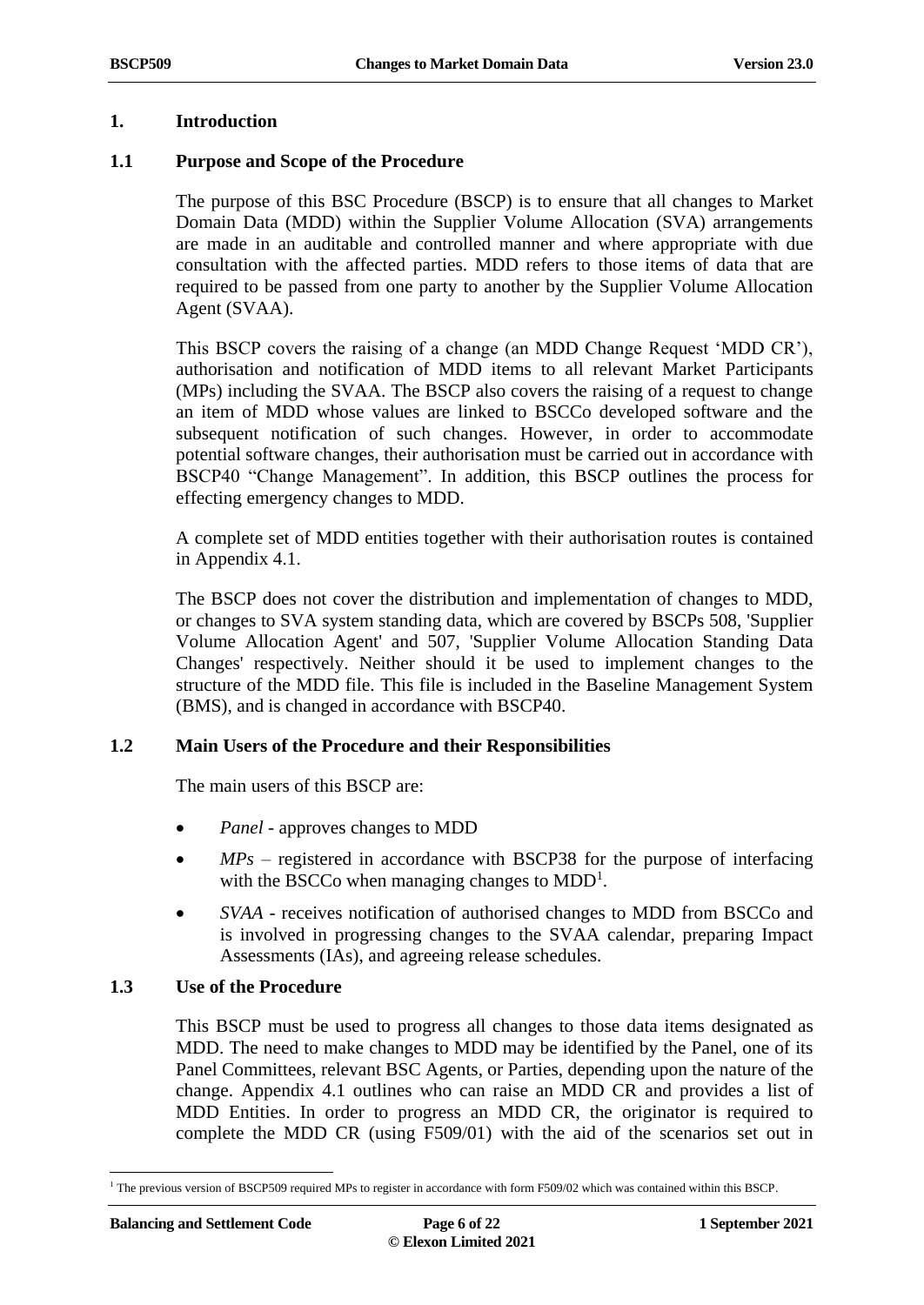BSCP509 Appendix 2: MDD Change Request Entity Validation<sup>2</sup> together with the valid section from the MDD Entity Form. Appendix 4.4 outlines the MDD Entity forms used by this BSCP.

There are two key milestones in this BSCP:

- The SVAA is to be notified by BSCCo of a change to MDD no later than 7 Working Days (or as otherwise agreed between BSCCo and the SVAA) before the Go Live Date.
- MPs have 2 Working Days from the receipt of the MDD to contact BSCCo if they believe that the change to MDD as notified is not as agreed or invalid. If BSCCo determines that the MDD publish is not as agreed it will assess the severity of the impact of any error. BSCCo will then determine whether any relevant error should be removed in the next publish of MDD or whether the emergency fix process should be used (see Section 3.5).

#### <span id="page-6-0"></span>**1.4 Balancing and Settlement Code Provision**

This BSCP has been produced in accordance with the provisions of the Balancing and Settlement Code (the Code). In the event of an inconsistency between this BSCP and the Code, the Code shall prevail.

#### <span id="page-6-1"></span>**1.5 Associated BSC Procedures**

| BSCP01         | <b>Overview of Trading Arrangements</b>                                                                                                  |
|----------------|------------------------------------------------------------------------------------------------------------------------------------------|
| BSCP15         | <b>BM Unit Registration</b>                                                                                                              |
| BSCP25         | <b>Registration of Transmission System Boundary Points, Grid Supply</b><br>Points, GSP Groups and Distribution Systems Connection Points |
| BSCP38         | Authorisations                                                                                                                           |
| BSCP40         | <b>Change Management</b>                                                                                                                 |
| BSCP65         | <b>Registration of Parties and Exit Procedures</b>                                                                                       |
| <b>BSCP507</b> | <b>Supplier Volume Allocation Standing Data Changes</b>                                                                                  |
| BSCP508        | <b>Supplier Volume Allocation</b>                                                                                                        |
| <b>BSCP520</b> | Unmetered Supplies Registered in SMRS                                                                                                    |
| <b>BSCP537</b> | Qualification Processes for SVA Parties, SVA Party Agents and CVA<br><b>MOAs</b>                                                         |

<u>.</u>

<sup>&</sup>lt;sup>2</sup> BSCP509 Appendix 2: MDD Change Request Entity Validation, details an array of scenarios in which an MDD CR may be required along with the information that should be included with such MDD CRs.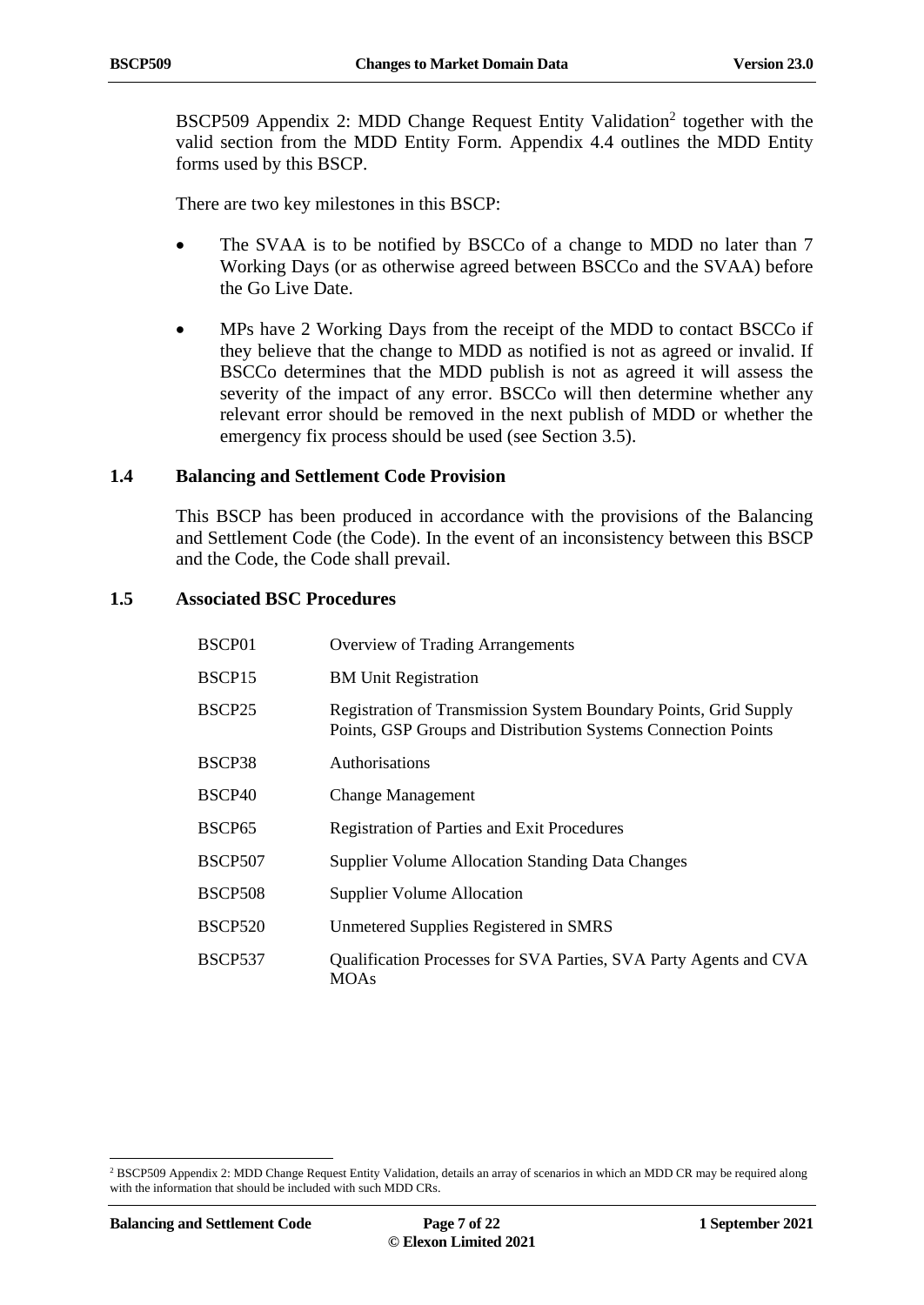### <span id="page-7-0"></span>**1.6 Acronyms and Definitions**

#### <span id="page-7-1"></span>1.6.1 Acronyms

The terms used in this BSCP are defined as follows:

| <b>AFYC</b>   | Average Fraction of Yearly Consumption             |  |  |
|---------------|----------------------------------------------------|--|--|
| BM            | <b>Balancing Mechanism</b>                         |  |  |
| <b>BMS</b>    | <b>Baseline Management System</b>                  |  |  |
| <b>BSCCo</b>  | Balancing and Settlement Code Company              |  |  |
| <b>BSCP</b>   | Balancing and Settlement Code Procedure            |  |  |
| CD            | <b>Compact Disc</b>                                |  |  |
| <b>CDCA</b>   | <b>Central Data Collection Agent</b>               |  |  |
| <b>CPC</b>    | Change Proposal Circular                           |  |  |
| <b>CRA</b>    | <b>Central Registration Agent</b>                  |  |  |
| EAC           | <b>Estimated Annual Consumption</b>                |  |  |
| <b>FAA</b>    | <b>Funds Administration Agent</b>                  |  |  |
| <b>GAD</b>    | Group Average Demand                               |  |  |
| <b>GSP</b>    | Grid Supply Point                                  |  |  |
| IA(s)         | Impact Assessment(s)                               |  |  |
| ID            | Identifier                                         |  |  |
| <b>LDSO</b>   | Licensed Distribution System Operator <sup>3</sup> |  |  |
| <b>LLFC</b>   | Line Loss Factor Class                             |  |  |
| <b>MDD</b>    | Market Domain Data                                 |  |  |
| <b>MDD CR</b> | Market Domain Data Change Request                  |  |  |
| MP(s)         | Market Participant(s)                              |  |  |
| <b>MPID</b>   | Market Participant Identifier                      |  |  |
| <b>MPR</b>    | Market Participant Register                        |  |  |
| <b>MTC</b>    | <b>Meter Timeswitch Class</b>                      |  |  |
| PAB           | Performance Assurance Board                        |  |  |
| PC            | Profile Class                                      |  |  |
| PEG           | Profiling Expert Group                             |  |  |
| PrA           | Profile Administrator                              |  |  |
| <b>RECCo</b>  | Retail Energy Code Company                         |  |  |
| <b>SAA</b>    | Settlement Administration Agent                    |  |  |
| <b>SD</b>     | Settlement Day                                     |  |  |
| <b>SMETS</b>  | <b>Smart Metering Equipment Specifications</b>     |  |  |
| <b>SMRA</b>   | <b>Supplier Meter Registration Agent</b>           |  |  |

<sup>3</sup> LDSOs will include Independent LDSOs.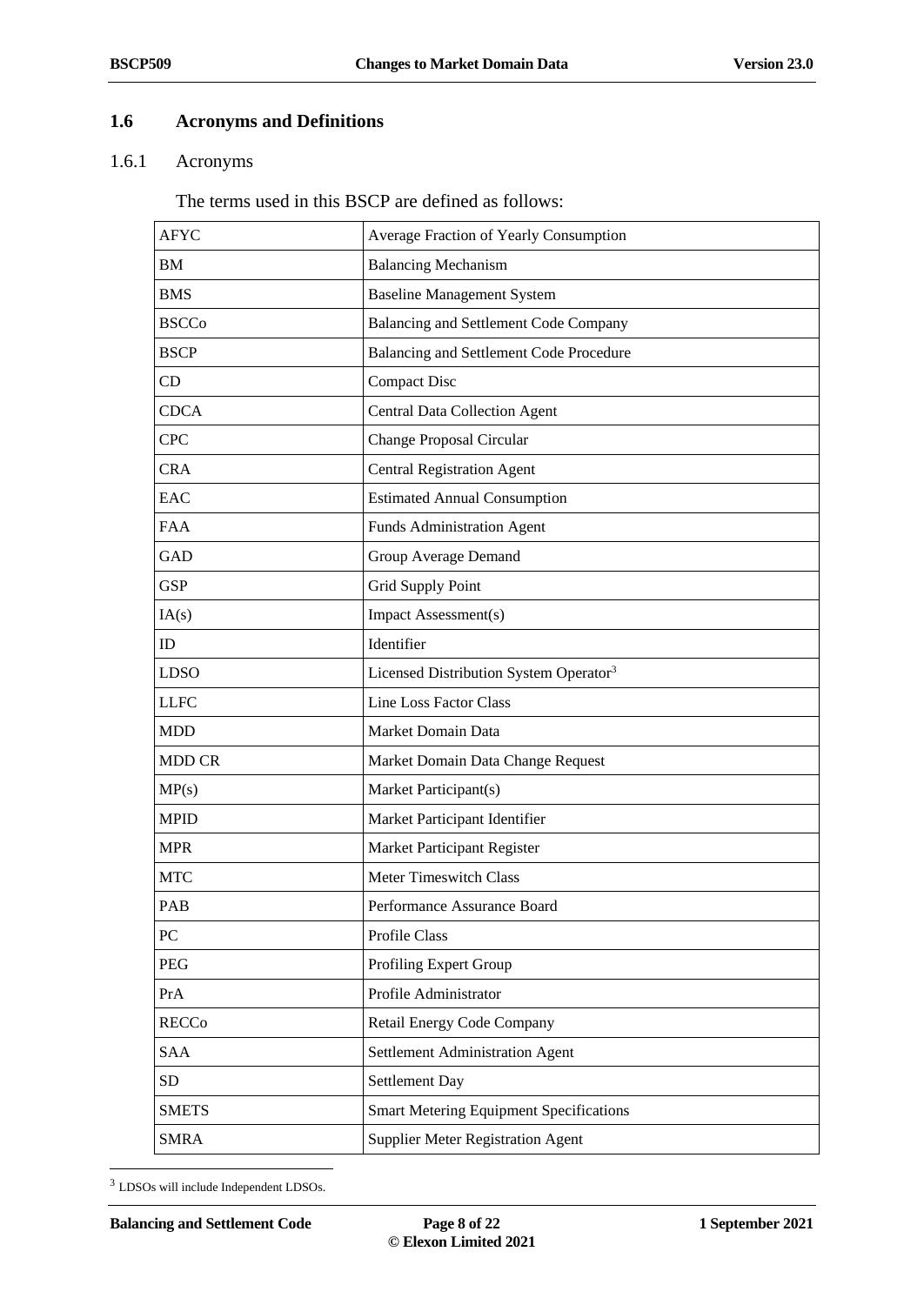| <b>SSC</b>     | <b>Standard Settlement Configuration</b>        |
|----------------|-------------------------------------------------|
| <b>SVA</b>     | Supplier Volume Allocation                      |
| <b>SVA MOA</b> | Supplier Volume Allocation Meter Operator Agent |
| <b>SVAA</b>    | Supplier Volume Allocation Agent                |
| <b>TPR</b>     | Time Pattern Regime                             |
| <b>UMS</b>     | <b>Unmetered Supplies</b>                       |

#### <span id="page-8-0"></span>1.6.2 Definitions

*MDD Circular -* general information circulated by BSCCo relating to various MDD processes.

*MDD Publish -* refers to the distribution of all MDD flows by the SVAA to MPs. SVAA updates MDD with all the approved MDD CRs and sends the updated files to all MDD MPs in accordance with BSCP508*.*

*Go Live Date -* the last date after the Publication Date by which the new version of MDD should be implemented.

*Originator* - authorised source for proposing changes to MDD.

*MP -* an organisation who interfaces directly with BSCCo for the purpose of managing changes to MDD.

PEG<sup>4</sup> - Appointed by the Panel for the purpose of reviewing the draft technical deliverables submitted by the PrA (Profile Administrator).

*Publication Date* - the date on which all data flows are sent by the SVAA to MPs.

All other terms are as defined in the Code.

<span id="page-8-1"></span>**2. Not Used**

<sup>1</sup> <sup>4</sup> The PEG consists of volunteer industry experts requested by Elexon and appointed on an ad-hoc basis.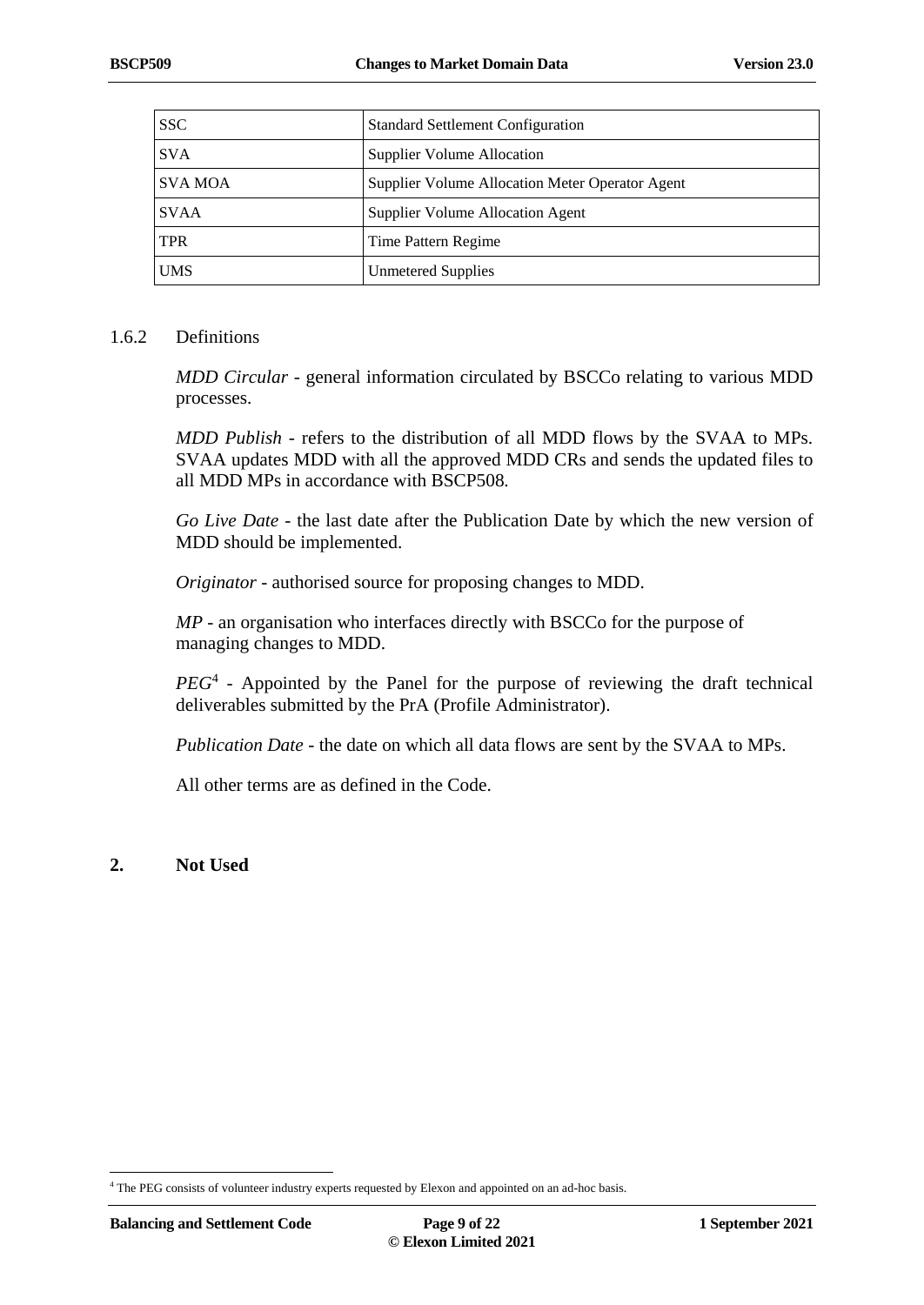## **3. Interface and Timetable Information**

### **3.1 Changes to Market Domain Data Provided by the Profile Administrator**

<span id="page-9-0"></span>

| <b>REF</b>         | <b>WHEN</b>                                                                     | <b>ACTION</b>                                                                                                                                                                        | <b>FROM</b>         | <b>TO</b>           | <b>INFORMATION REQUIRED</b>                                                                                     | <b>METHOD</b>            |
|--------------------|---------------------------------------------------------------------------------|--------------------------------------------------------------------------------------------------------------------------------------------------------------------------------------|---------------------|---------------------|-----------------------------------------------------------------------------------------------------------------|--------------------------|
| 3.1.1              | As required within the<br>terms of the contract.                                | Send GADs.                                                                                                                                                                           | PrA                 | BSCC <sub>o</sub> . | GAD <sub>s</sub> .                                                                                              | Email.                   |
| 3.1.2              | Within 5 WD of 3.1.1                                                            | Send GADs.                                                                                                                                                                           | BSCCo.              | PEG.                | GADs; latest population data for<br>each GSP and Profile Class.                                                 | Email.                   |
| 3.1.3              | Within 15 WD 3.1.2                                                              | Consider the GADs, associated information<br>and any additional relevant data in accordance<br>with the PEG Terms of Reference; make<br>recommendations for submission to the Panel. | PEG.                | BSCC <sub>o</sub> . | Recommendations on the<br>suitability of Profile Class data.                                                    | Email.                   |
| 3.1.4              | In accordance with<br>the deadlines<br>associated with the<br>meeting in 3.1.5. | Submit PEG recommendations to the Panel for<br>approval.                                                                                                                             | BSCC <sub>o</sub> . | Panel.              | PEG recommendations.                                                                                            | <b>Internal Process.</b> |
| 3.1.5              | At next Panel meeting                                                           | Consider the PEG recommendations and notify<br>BSCCo of decisions made.                                                                                                              | Panel.              | BSCC <sub>o</sub> . | Panel decisions on PEG<br>recommendations.                                                                      | By Committee.            |
| 3.1.6              | Within 1 WD                                                                     | Notify relevant parties of Panel decisions<br>regarding the PEG recommendations.                                                                                                     | BSCCo.              | PEG, PrA.           | Panel decisions, details of any<br>associated actions and timescales.                                           | Email.                   |
| 3.1.7 <sup>5</sup> | As required within the<br>terms of the contract.                                | Send draft technical deliverables.                                                                                                                                                   | PrA.                | BSCCo.              | Draft technical deliverables and<br>any supporting information (see<br>Appendix 4.1 for valid MDD<br>entities). | CD/Email.                |
| 3.1.8              |                                                                                 | Within 1 WD of 3.1.7. Send draft technical deliverables for review.                                                                                                                  | BSCC <sub>o</sub> . | PEG.                | Draft technical deliverables and<br>any supporting information.                                                 | Email.                   |
| 3.1.9              | Within 15 WD of<br>3.1.8.                                                       | Provide comments on draft technical<br>deliverables.                                                                                                                                 | PEG.                | BSCC <sub>o</sub> . | Comments.                                                                                                       | Email.                   |
| 3.1.10             |                                                                                 | Within 3 WD of 3.1.9. Consolidate comments and return to PrA.                                                                                                                        | BSCCo.              | PrA.                | Consolidated comments.                                                                                          | Email.                   |

<span id="page-9-1"></span> $5$  Steps 3.1.7- 3.1.10 may be repeated on request of the PrA as long as this does not prejudice the timescale in 3.1.11.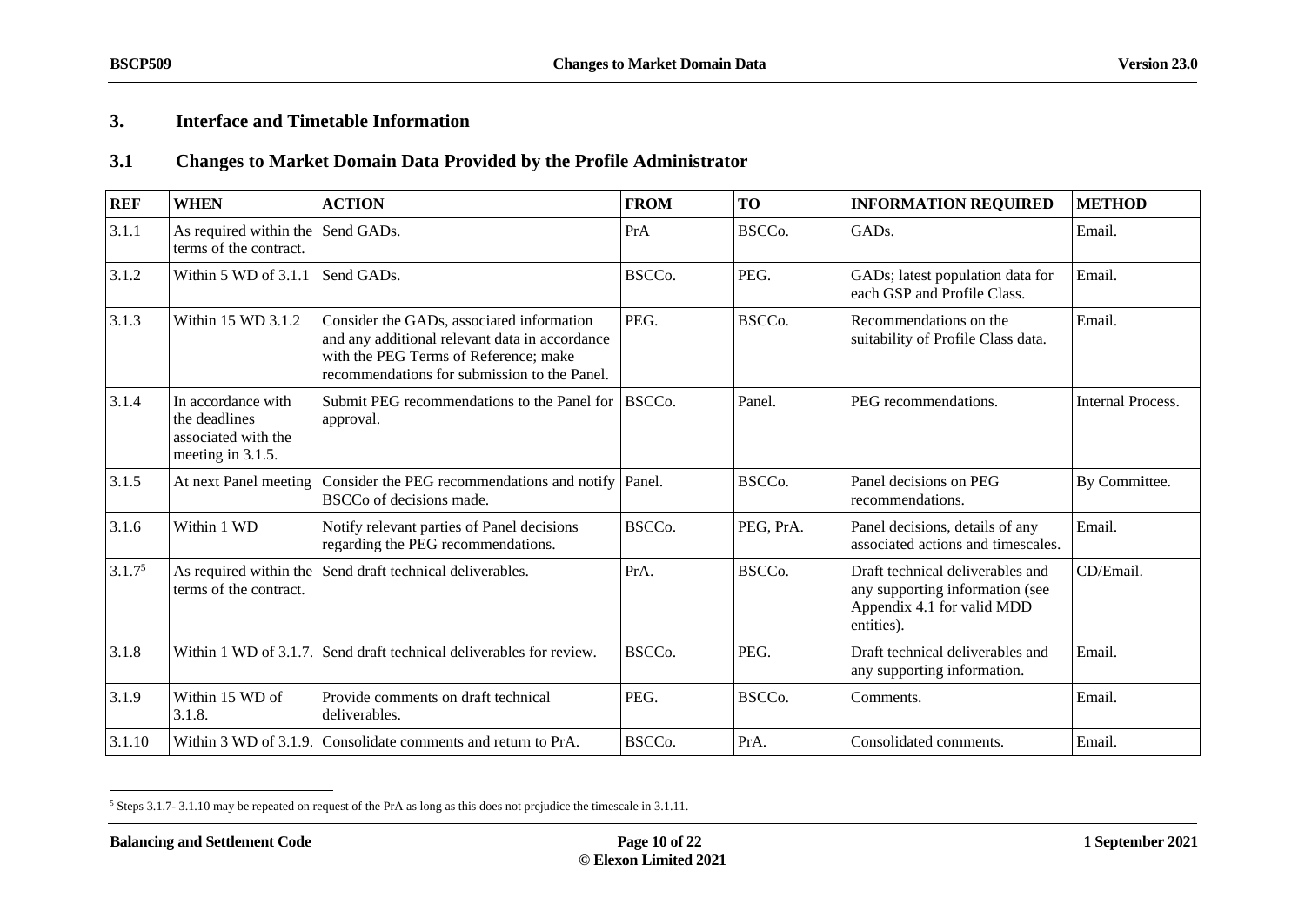<span id="page-10-0"></span>

| <b>REF</b> | <b>WHEN</b>                                           | <b>ACTION</b>                                                                  | <b>FROM</b>         | <b>TO</b>  | <b>INFORMATION REQUIRED</b>                                                                                                    | <b>METHOD</b>     |
|------------|-------------------------------------------------------|--------------------------------------------------------------------------------|---------------------|------------|--------------------------------------------------------------------------------------------------------------------------------|-------------------|
| 3.1.11     | By 10 WD before<br>contract acceptance<br>date.       | Send updated draft technical deliverables.                                     | PrA.                | BSCCo.     | Updated draft technical<br>deliverables and any supporting<br>information (see Appendix 4.1 for<br>valid MDD entities).        | CD/Email.         |
| 3.1.12     | Within 1 WD of<br>3.1.11.                             | Raise and log MDD CR.                                                          | BSCCo.              |            | F509/01 <sup>6</sup> Part A in Appendix 4.2<br>Updated draft technical<br>deliverables and any supporting<br>information.      | Internal process. |
| 3.1.13     | On same WD as<br>3.1.12.                              | Send MDD CR and updated draft technical<br>deliverables to MPs for IA.         | BSCCo.              | MPs.       | F509/01 Part A in Appendix 4.2<br>Updated draft technical<br>deliverables and any supporting<br>information.                   | Email/Fax.        |
| 3.1.14     | Within 5 WD of<br>3.1.13 and if MPs<br>have comments. | Return IA and comments.                                                        | MPs.                | BSCCo.     | Comments and IA.                                                                                                               | Email/Fax.        |
| 3.1.15     | Within 1 WD of<br>3.1.14.                             | Consolidate IA comments and submit MDD<br>CR to Panel for approval.            | BSCCo.              | Panel.     | Updated draft technical<br>deliverables with supporting<br>information, including<br>consolidated comments and IA<br>from MPs. | Internal process. |
| 3.1.16     | At next Panel<br>meeting.                             | Consider MDD CR, IA and consolidated<br>comments and approve or reject MDD CR. | Panel.              |            | MDD CR IA, consolidated<br>comments and proposed draft<br>technical deliverables with<br>supporting information.               | By Committee.     |
| 3.1.17     | Within 1 WD of<br>3.1.16.                             | Notify Panel decision.                                                         | Panel.              | BSCCo.     | Approval or rejection of MDD<br>CR.<br>Proceed in accordance with<br><b>BSCP508.</b>                                           | Email/Fax.        |
| 3.1.18     | Within 1 WD of<br>3.1.17                              | Notify Panel decision.                                                         | BSCC <sub>o</sub> . | MPs, SVAA. | MDD Circular.                                                                                                                  | Email/Fax.        |

<sup>6</sup> F509/01 form must be completed with the aid of the scenarios set out in BSCP509 Appendix 2: MDD Change Request Entity Validation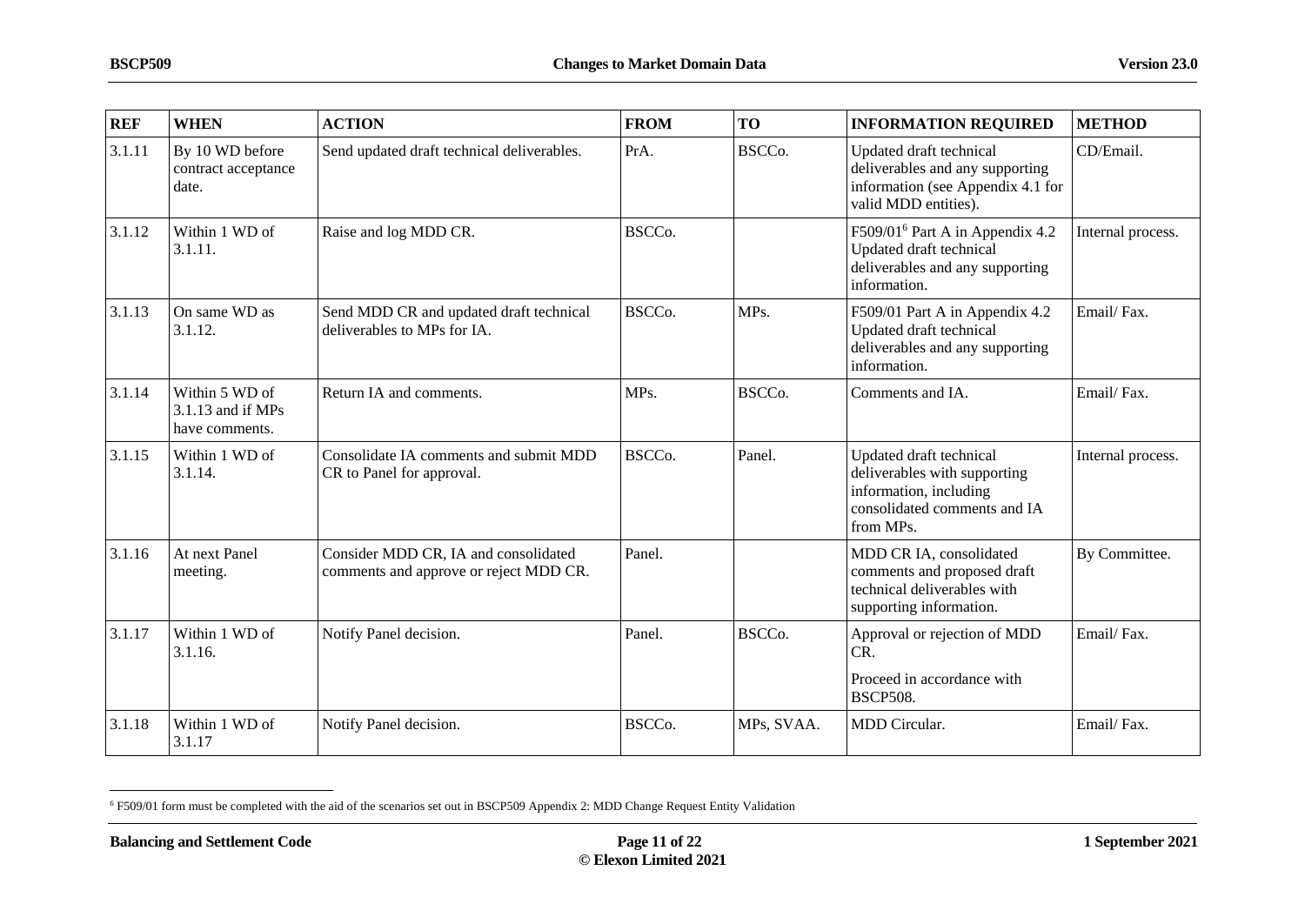### **3.2 Changes to SVAA Calendar**

<span id="page-11-0"></span>

| <b>REF</b> | <b>WHEN</b>                                            | <b>ACTION</b>                                                         | <b>FROM</b>         | <b>TO</b>                                           | <b>INFORMATION REQUIRED</b>     | <b>METHOD</b>        |
|------------|--------------------------------------------------------|-----------------------------------------------------------------------|---------------------|-----------------------------------------------------|---------------------------------|----------------------|
| 3.2.1      | Following<br>authorisation of FAA<br>Payment Calendar. | Authorise SVAA to create draft<br><b>SVAA Calendar</b>                | BSCCo.              | SVAA.                                               |                                 | Email.               |
| 3.2.2      | Within 5 WD of<br>3.2.1                                | Generate draft version of the SVAA<br>Calendar and submit for review. | SVAA.               | BSCC <sub>o</sub> .                                 | Draft SVAA Calendar.            | Internal<br>process. |
| 3.2.3      | Within 10 WD of<br>3.2.2.                              | Resolve any issues with draft SVAA<br>Calendar.                       | BSCC <sub>o</sub> . | SVAA and if<br>appropriate,<br>SAA / FAA /<br>CDCA. |                                 | Manual.              |
| 3.2.4      | Within 1 WD of<br>3.2.3                                | Send revised SVAA calendar                                            | <b>BSCCo</b>        | SVAA.                                               | Revised SVAA Calendar           | Email                |
| 3.2.5      | Within 2 WD of<br>3.2.4.                               | Agree revised SVAA Calendar.                                          | SVAA.               | BSCC <sub>o</sub> .                                 |                                 | Email.               |
| 3.2.6      | Within 1 WD of<br>3.2.5.                               | Raise MDD CR.                                                         | BSCCo.              |                                                     | Proceed in accordance with 3.3. | Internal<br>process. |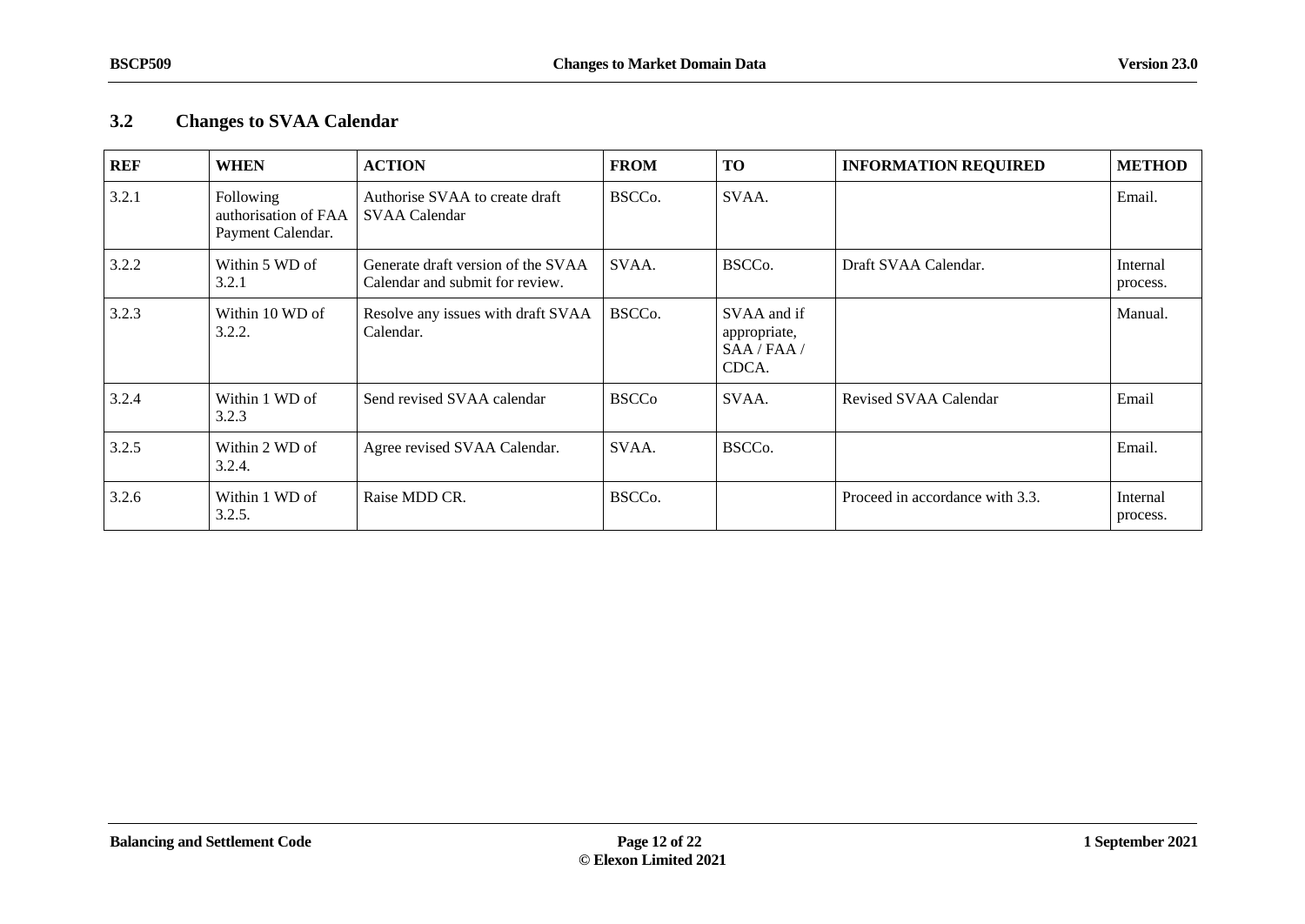### **3.3 General Changes to MDD<sup>7</sup>**

| <b>REF</b> | <b>WHEN</b>                                                                                                                              | <b>ACTION</b>                                                                                                                                 | <b>FROM</b>         | <b>TO</b>    | <b>INFORMATION REQUIRED</b>                                                                                                                                                       | <b>METHOD</b>        |
|------------|------------------------------------------------------------------------------------------------------------------------------------------|-----------------------------------------------------------------------------------------------------------------------------------------------|---------------------|--------------|-----------------------------------------------------------------------------------------------------------------------------------------------------------------------------------|----------------------|
| 3.3.1      | As required.                                                                                                                             | Submit MDD CR and associated<br>paperwork. <sup>8</sup>                                                                                       | Originator.         | BSCCo.       | F509/01 <sup>6</sup> form and relevant parts of<br>MDD Entity forms document.<br>Appendix 4 details the changes that can<br>be raised and the originators that can<br>raise them. | Email / Fax.         |
| 3.3.2      | No later than the<br><b>MDD CR</b><br>submission <sup>9</sup><br>deadline set out<br>in the process for<br>the following<br>MDD version. | Review, raise and log MDD CR.                                                                                                                 | BSCCo.              |              | MDD CR and any supporting<br>information.                                                                                                                                         | Internal<br>process. |
| 3.3.3      | If required<br>following 3.3.2                                                                                                           | Provide review comments                                                                                                                       | <b>BSCCo</b>        | Originator   | Comments on content of MDD CR<br>(F509/01) form submitted                                                                                                                         | Email/Fax            |
| 3.3.4      | If required<br>following 3.3.3                                                                                                           | Submit new/revised MDD CR if required<br>(return to $3.3.1$ )                                                                                 | Originator          | <b>BSCCo</b> |                                                                                                                                                                                   | Email/Fax            |
| 3.3.5      | Following 3.3.2<br>and if BM Unit<br>change required.                                                                                    | If MDD CR relates to BM Unit(s), liaise<br>with CRA and confirm they have<br>received notification of forthcoming BM<br>Unit(s) registration. | BSCC <sub>o</sub> . | CRA.         | MDD CR.                                                                                                                                                                           | Email / Fax.         |

<sup>9</sup> Refer to the MDD release schedule published on the BSC Website for general changes.

<span id="page-12-0"></span> $\overline{a}$ <sup>7</sup> Approved MDD changes for new Suppliers, new LDSOs, existing LDSOs and new Party Agents should be made in accordance with the criteria in Appendix 4.3. MDD changes related to MDD Housekeeping, Registration of New Market Participants or registration of Additional BM Units should follow 3.6.

<sup>&</sup>lt;sup>8</sup> Participants raising CRs relating to Additional BM Unit registration, BM Unit deregistration or Cessation of Supplier should ensure the procedures within BSCP15 are followed. Participants raising CRs in relation to the registration or deregistration of a Supplier ID should ensure the procedures within BSCP65 are followed. BSCCo will raise CRs relating to Unmetered Supplies Operational Information in accordance with BSCP520. GPS Group Registration is progressed through BSCP25.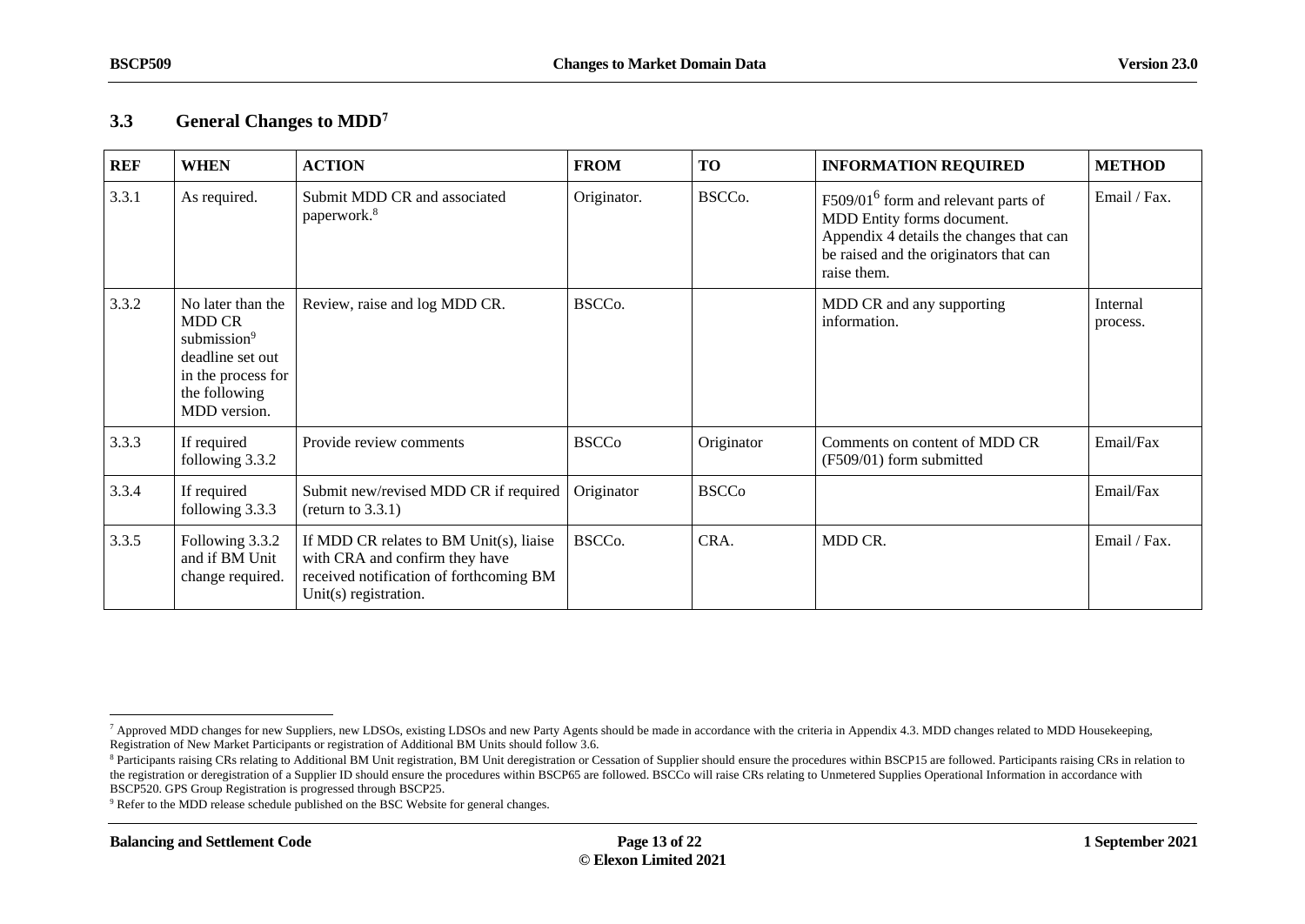| <b>REF</b> | <b>WHEN</b>                          | <b>ACTION</b>                                                                           | <b>FROM</b>         | <b>TO</b>                    | <b>INFORMATION REQUIRED</b>                                          | <b>METHOD</b>        |
|------------|--------------------------------------|-----------------------------------------------------------------------------------------|---------------------|------------------------------|----------------------------------------------------------------------|----------------------|
| 3.3.6      | Following 3.3.2                      | Send MDD CR for SVAA IA.                                                                | BSCCo.              | SVAA.                        | MDD CR and any supporting<br>information.                            | Email / Fax.         |
| 3.3.7      | Within 3 WD of<br>3.3.6              | Return SVAA IA.                                                                         | SVAA.               | BSCCo <sup>10</sup> .        | Results of SVAA IA.                                                  | Email.               |
| 3.3.8      | Following<br>analysis of<br>SVAA IA. | Report outcome of SVAA IA.                                                              | BSCCo.              | Originator.                  | Results of SVAA IA.                                                  | Email / Fax.         |
| 3.3.9      | If revision<br>needed to MDD<br>CR.  | Submit new / revised MDD CR if<br>required (return to 3.3.1).                           | Originator.         | <b>BSCCo</b>                 |                                                                      | Email / Fax.         |
| 3.3.10     | Within 2 WD of<br>3.3.9.             | Send details of MDD CR, any supporting<br>information and summary of SVAA IA<br>for IA. | BSCC <sub>o</sub> . | MPs, SVAA.                   | MDD Circular, including details of<br>change and summary of SVAA IA. | Email / Fax.         |
| 3.3.11     | Within 5 WD of<br>3.3.10.            | Return IA and comments.                                                                 | MPs, SVAA.          | BSCCo.                       | IA and comments on proposed MDD CR.                                  | Email / Fax.         |
| 3.3.12     | Within 2 WDs of<br>3.3.11            | Consolidate comments of MPs, decide<br>whether to recommend for approval.               | BSCCo.              | Originator, if<br>necessary. | IA and comments on proposed MDD CR.                                  | Email / Fax.         |
| 3.3.13     | As required.                         | Submit MDD CR for approval.                                                             | BSCCo.              | Panel.                       | Details of MDD CR and all relevant IAs<br>and consolidated comments. | Internal<br>process. |
| 3.3.14     | At next Panel<br>meeting.            | Consider MDD CR, IA and consolidated<br>comments and approve or reject MDD<br>CR.       | Panel.              |                              |                                                                      | Internal<br>process. |
| 3.3.15     | Within 1 WD of<br>3.3.14             | Notify Panel decision.                                                                  | Panel.              | BSCCo.                       | Proceed in accordance with BSCP508 for<br>publication of MDD.        | Email / Fax.         |
| 3.3.16     | Within 1 WD of<br>3.3.15             | Notify Panel decision via MDD Circular.                                                 | BSCCo.              | SVAA, MPs,<br>Originator.    | MDD Circular.                                                        | Email / Fax.         |

<sup>&</sup>lt;sup>10</sup> If any proposed change(s) will result in a change to the MDD software, proceed in accordance with BSCP40.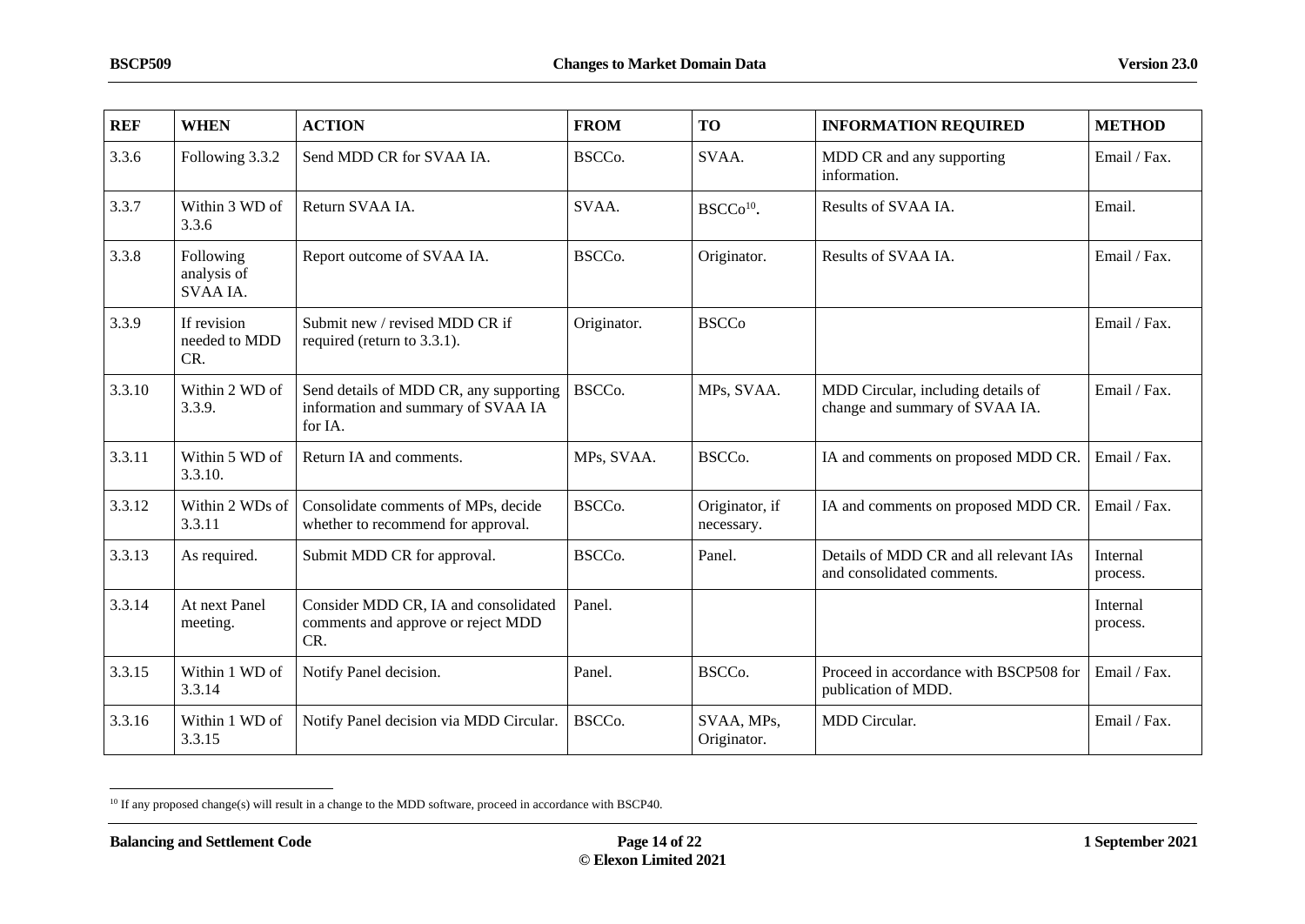| <b>REF</b> | <b>WHEN</b>                             | <b>ACTION</b>                                                                                                               | <b>FROM</b>         | <b>TO</b>           | <b>INFORMATION REQUIRED</b>                                               | <b>METHOD</b>                  |
|------------|-----------------------------------------|-----------------------------------------------------------------------------------------------------------------------------|---------------------|---------------------|---------------------------------------------------------------------------|--------------------------------|
| 3.4.1      | Prior to anticipated<br>publish of MDD. | Liaise with SVAA and agree timetable <sup>11</sup> for<br>publish of forthcoming MDD releases.                              | BSCC <sub>0</sub> . | SVAA.               | Proposed timetable of publish and go<br>live dates and SVG meeting dates. | Email.                         |
| 3.4.2      | Within 5 WD of<br>3.4.1.                | Provide comments on timetable of<br>forthcoming MDD releases.                                                               | SVAA.               | BSCC <sub>o</sub> . | Comments on proposed forthcoming<br>MDD releases.                         | Email.                         |
| 3.4.3      | Within 1 WD of<br>3.4.2.                | Address comments from SVAA on<br>forthcoming MDD releases and approve.                                                      | BSCC <sub>0</sub> . |                     |                                                                           | Internal<br>process.           |
| 3.4.4      | Within 1 WD of<br>3.4.3.                | Notify SVAA of approved MDD releases.                                                                                       | BSCC <sub>0</sub> . | SVAA.               | Agreed timetable for forthcoming<br>MDD releases.                         | Email.                         |
| 3.4.5      | Once MDD release<br>schedule agreed.    | Issue MDD Circular notifying MPs of future<br>MDD release schedule. Publish MDD<br>Circular on MDD page of the BSC website. | BSCC <sub>0</sub> . | MPs, SVAA.          | <b>MDD</b> Circular.                                                      | Email./Website<br>publication. |

### **3.4 Agree Implementation, Publication and Release Schedule**

<span id="page-14-0"></span><sup>&</sup>lt;sup>11</sup> BSCCo will issue a release schedule for general changes to MDD and for new Market Participants,Party Agents and Additional BM Units. The Change Request submission dates will differ for each type of change, however they will both be included in the same MDD Publish.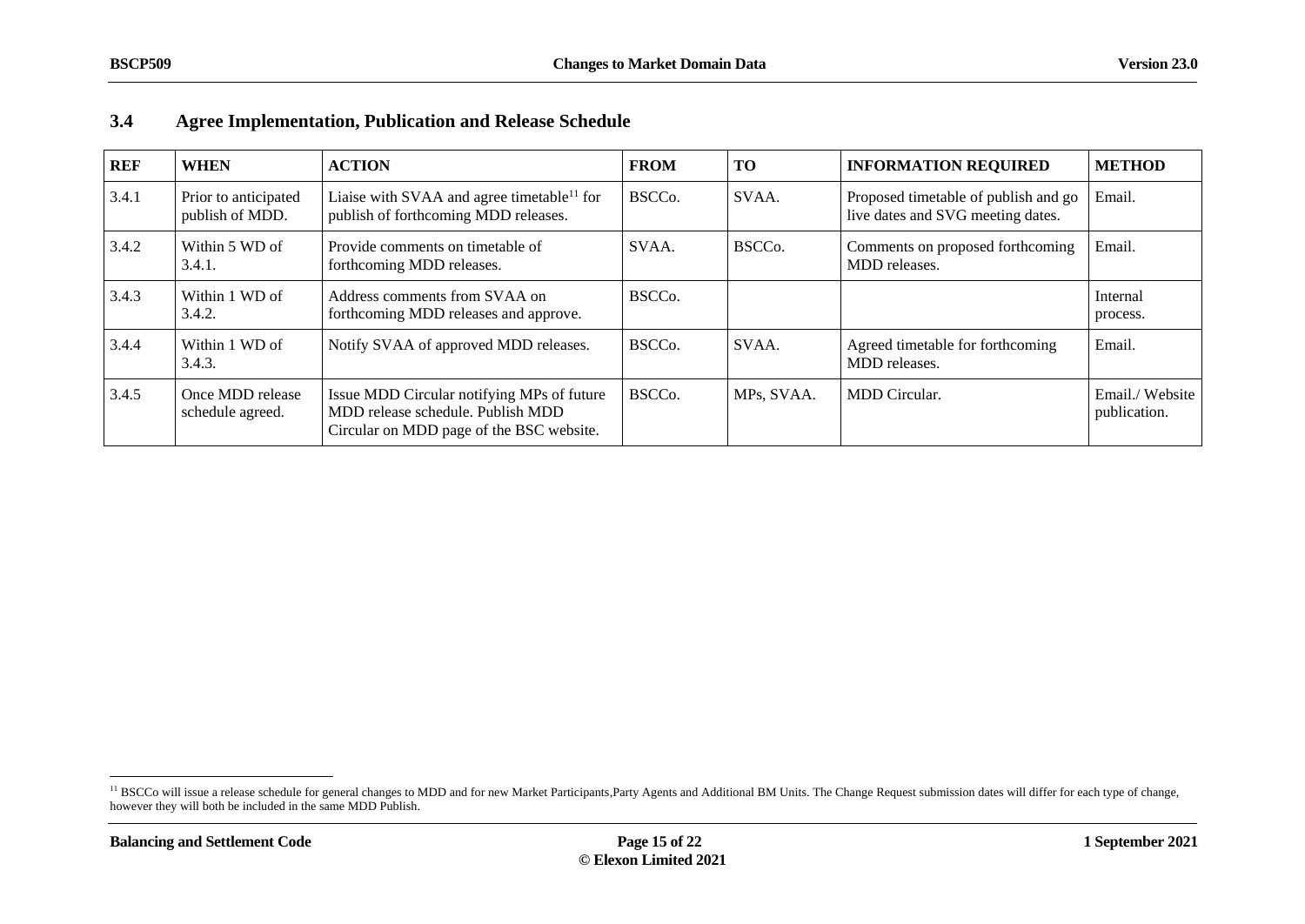## **3.5 Treating Emergency Fixes<sup>12</sup>**

| <b>REF</b> | <b>WHEN</b>                                   | <b>ACTION</b>                                                 | <b>FROM</b>                       | <b>TO</b>                           | <b>INFORMATION REQUIRED</b>                                                     | <b>METHOD</b>        |
|------------|-----------------------------------------------|---------------------------------------------------------------|-----------------------------------|-------------------------------------|---------------------------------------------------------------------------------|----------------------|
| 3.5.1      | Problem requiring an<br>emergency fix.        | Identify MDD problem and notify of urgency<br>for resolution. | MPs, SVAA,<br>BSCC <sub>o</sub> . | BSCC <sub>o</sub> .                 | Details of problem and urgency for<br>resolution.                               | Phone /<br>Email.    |
| 3.5.2      | As soon as possible<br>after identifying.     | Analyse problem, identify solution and liaise<br>with SVAA.   | BSCCo.                            | SVAA.                               | As appropriate.                                                                 | Phone /<br>Email.    |
| 3.5.3      | Following agreement<br>of action to be taken. | Obtain authorisation to implement emergency<br>$fix^{13}$ .   | BSCC <sub>o</sub> .               | Panel                               | Analysis and generation of<br>solutions and associated<br>timescales.           | Internal<br>Process. |
| 3.5.4      | Following<br>authorisation.                   | Resolve problem in accordance with agreed<br>approach.        | BSCC <sub>o</sub> .               | MPs, SVAA.                          | As appropriate.                                                                 | Phone /<br>Email.    |
| 3.5.5      | As soon as possible.                          | Instruct MDDM to re-publish MDD.                              | BSCC <sub>o</sub> .               | MDDM.                               | Instruction to re-publish MDD.<br>Proceed in accordance with<br><b>BSCP508.</b> | Email / Fax.         |
| 3.5.6      | As soon as possible.                          | Raise MDD $CR(s)$ and send details of<br>changes.             | BSCC <sub>o</sub> .               | MPs, SVAA, and<br>other BSC Agents. | MDD Circular detailing all<br>changes to be made.                               | Email / Fax.         |

<span id="page-15-0"></span><sup>&</sup>lt;sup>12</sup> An emergency fix will only be required if, following an MDD publish and subsequent go-live, an error in the MDD data is reported, either by BSCCo, the SVAA or a Market Participant. An emergency fix can be defined as a additional publish of MDD which would include an incremented version number.

<sup>&</sup>lt;sup>13</sup> Authorisation to be sought from Panel.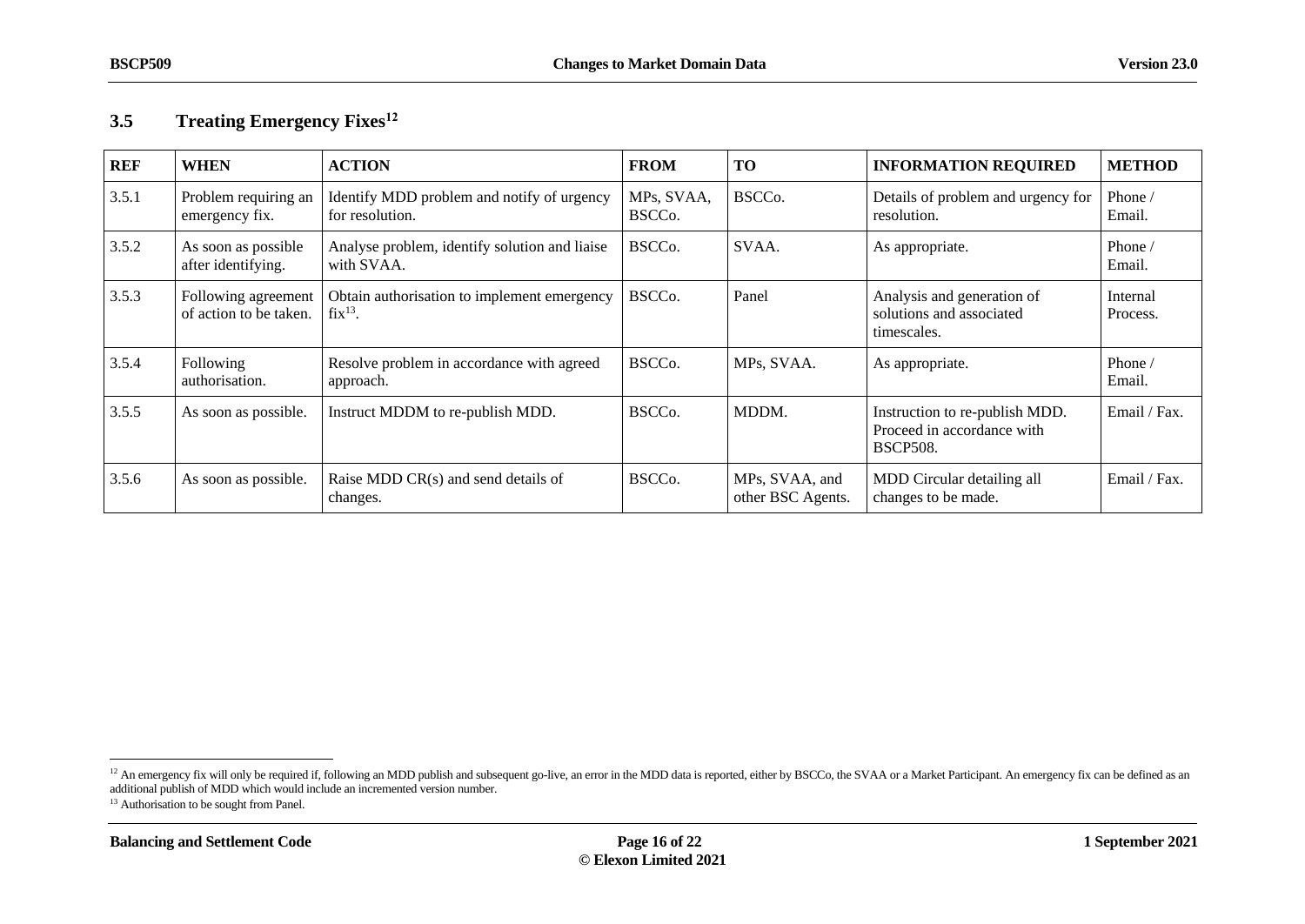### **3.6 MDD Fast Track - MDD Housekeeping Changes, Registration of New Market Participants and Additional BM Units**

| <b>REF</b> | <b>WHEN</b>                                                                                                                                       | <b>ACTION</b>                                                                                                                                                                                                                | <b>FROM</b>         | <b>TO</b>           | <b>INFORMATION REQUIRED</b>                                                                                             | <b>METHOD</b>        |
|------------|---------------------------------------------------------------------------------------------------------------------------------------------------|------------------------------------------------------------------------------------------------------------------------------------------------------------------------------------------------------------------------------|---------------------|---------------------|-------------------------------------------------------------------------------------------------------------------------|----------------------|
| 3.6.1      | As required                                                                                                                                       | Submit MDD $CR^{14}$ which has been selected<br>as a housekeeping change and associated<br>paperwork or a new Market Participant<br>submits a CR to register in MDD <sup>15</sup> or CR<br>submitted for Additional BM Units | Originator.         | BSCCo.              | F509/01 <sup>6</sup> form and relevant MDD<br>Entity forms (including<br>justification for being a<br>Housekeeping CR). | Email / Fax.         |
| 3.6.2      | No later than the<br><b>Change Request</b><br>submission<br>deadline <sup>16</sup> set out in<br>the process for the<br>following MDD<br>version. | Determine that CR is Housekeeping or<br>Originator is a new Market Participant or CR<br>is for Additional BM Units. Review and log<br>MDD CR.                                                                                | BSCCo.              |                     | MDD CR and any supporting<br>information.                                                                               | Internal<br>process. |
| 3.6.3      | If required following<br>3.6.2                                                                                                                    | Provide review comments                                                                                                                                                                                                      | <b>BSCCo</b>        | Originator          | Comments on content of MDD CR<br>(F509/01) form submitted                                                               | Email/Fax            |
| 3.6.4      | If required following<br>3.6.3                                                                                                                    | Submit new/revised MDD CR if required<br>(return to $3.3.1$ )                                                                                                                                                                | Originator          | <b>BSCCo</b>        |                                                                                                                         | Email/Fax            |
| 3.6.5      | Following 3.6.2 and<br>if BM Unit change<br>required.                                                                                             | If MDD CR relates to BM Unit(s), liaise with<br>CRA to confirm they have received<br>notification of forthcoming BM Unit(s)<br>registration.                                                                                 | BSCCo.              | CRA.                | MDD CR.                                                                                                                 | Email / Fax.         |
| 3.6.6      | Following 3.6.5                                                                                                                                   | Send MDD CR for SVAA IA.                                                                                                                                                                                                     | BSCC <sub>o</sub> . | SVAA.               | MDD CR and any supporting<br>information.                                                                               | Email / Fax.         |
| 3.6.7      | Within 3 WD of<br>3.6.6                                                                                                                           | Return SVAA IA.                                                                                                                                                                                                              | SVAA.               | BSCC <sub>o</sub> . | Results of SVAA IA.                                                                                                     | Email.               |

<span id="page-16-0"></span> $\overline{a}$ <sup>14</sup> A Housekeeping CR is one which is of a minor nature and it is self-evident that the change would improve the data within MDD.

<sup>&</sup>lt;sup>15</sup> This may include Market Participant, Market Participant Role, SMRA Appointment and / or BM Unit for Supplier in GSP Group data.

<sup>&</sup>lt;sup>16</sup> Refer to the MDD release schedule published on the BSC Website for new Market Participants and Party Agents.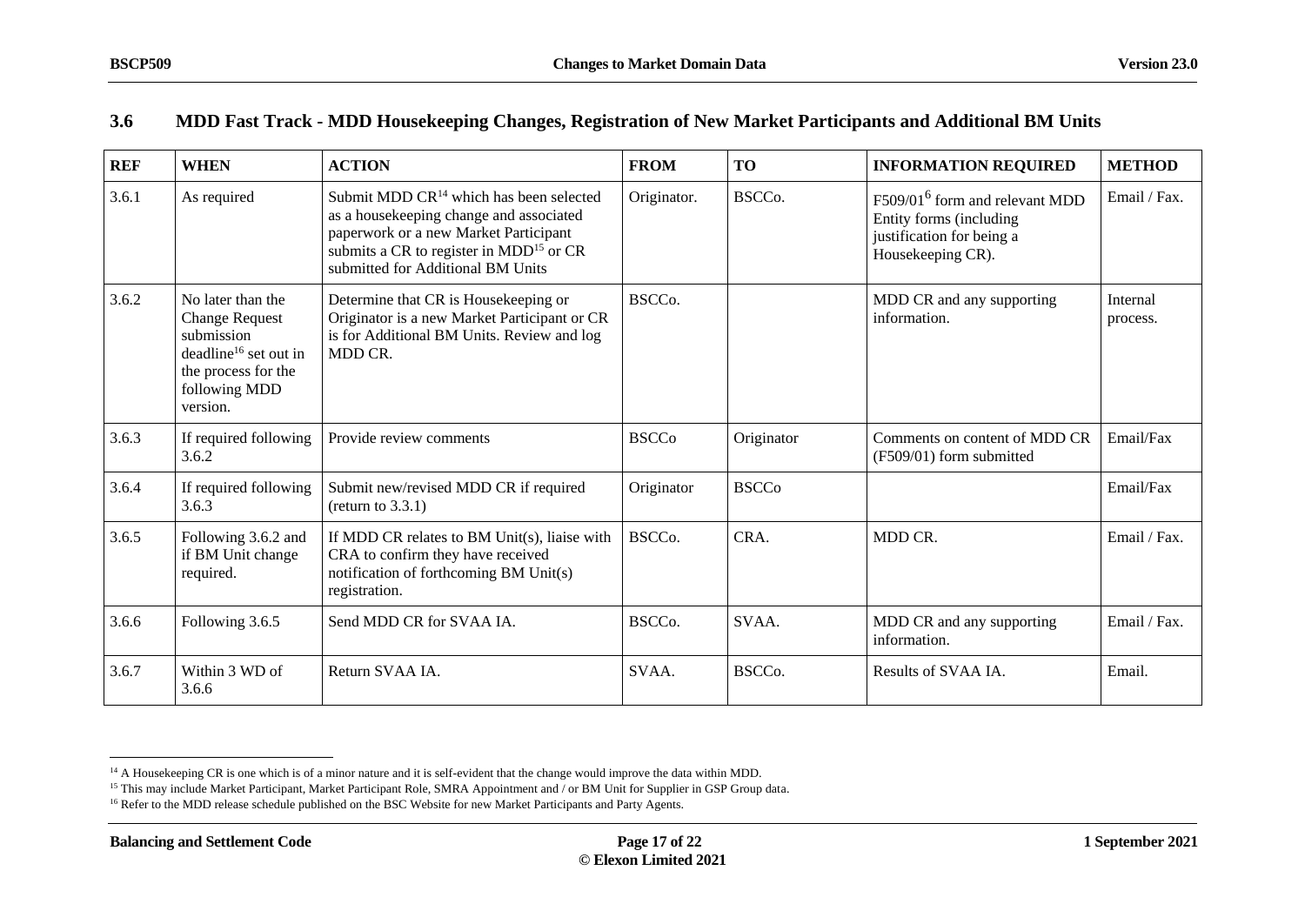| <b>REF</b> | <b>WHEN</b>                       | <b>ACTION</b>                                                                                                                                                                                                | <b>FROM</b>         | <b>TO</b>                    | <b>INFORMATION REQUIRED</b>                                             | <b>METHOD</b>          |
|------------|-----------------------------------|--------------------------------------------------------------------------------------------------------------------------------------------------------------------------------------------------------------|---------------------|------------------------------|-------------------------------------------------------------------------|------------------------|
| 3.6.8      | Following analysis<br>of SVAA IA. | Report outcome of SVAA IA.                                                                                                                                                                                   | BSCC <sub>o</sub> . | Originator.                  | Results of SVAA IA.                                                     | Email / Fax.           |
| 3.6.9      | If revision needed to<br>MDD CR.  | Submit new / revised MDD CR if required<br>(return to $3.6.1$ ).                                                                                                                                             | Originator.         | BSCC <sub>o</sub> .          |                                                                         | Email / Fax.           |
| 3.6.10     | Within 2 WDs of<br>3.6.9          | Consider MDD CR and comments from<br>SVAA. Decide whether the change should be<br>made. Notify Originator.                                                                                                   | BSCC <sub>o</sub> . | Originator, if<br>necessary. | IA and comments on proposed<br>MDD CR.                                  | Email / Fax.           |
| 3.6.11     | At next available<br>opportunity  | Notify Panel of Housekeeping and / or new<br>Market Participant change made and / or new<br>Additional BM Units changes made.                                                                                | BSCC <sub>o</sub> . | Panel.                       | Details of MDD CR and all<br>relevant IAs and consolidated<br>comments. | Internal<br>process.   |
| 3.6.12     | Within 1 WD of<br>3.6.11          | Notify Housekeeping change and / or new<br>Market Participant registration made and / or<br>new Additional BM Unit changes made via<br>MDD Circular. Publish MDD Circular on<br>MDD page of the BSC website. | BSCC <sub>o</sub> . | SVAA, MPs.<br>Originator.    | MDD Circular.                                                           | Email / Fax<br>Website |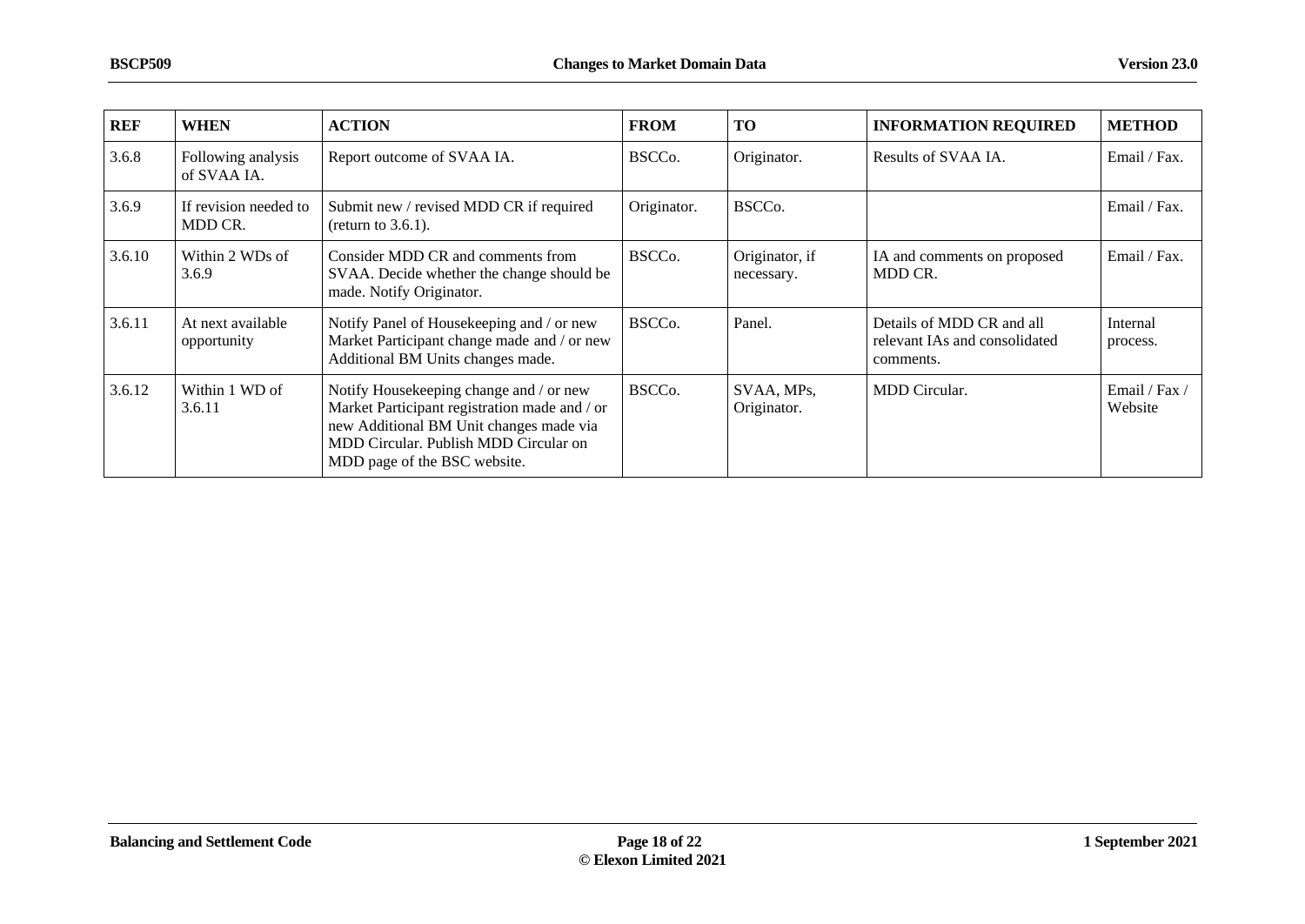### <span id="page-18-0"></span>**4. Appendices**

#### <span id="page-18-1"></span>**4.1 MDD Entities & Authorisation Route**

<span id="page-18-2"></span>

| N <sub>0</sub> | <b>Description</b>                                       | <b>Authorisation Originator</b><br>Route |                                      |
|----------------|----------------------------------------------------------|------------------------------------------|--------------------------------------|
| $\mathbf{1}$   | <b>Market Participant</b>                                | 3.3                                      | Market Participants,<br><b>RECCo</b> |
| $\overline{c}$ | <b>GSP Licensed Distribution Systems Operator</b>        | 3.3                                      | <b>LDSO</b>                          |
| 3              | <b>SVA Agent Appointment</b>                             | 3.3                                      | <b>BSCCo / BSC Party</b>             |
| $\overline{4}$ | <b>SMRA</b> Appointment                                  | 3.3                                      | <b>Panel Secretary</b>               |
| 5              | Default Period Profile Class Coefficient                 | 3.1                                      | <b>BSCCo</b>                         |
| 6              | <b>GSP Group Average EAC</b>                             | 3.1                                      | <b>BSCCo</b>                         |
| $\tau$         | Period Regression Equation                               | 3.1                                      | <b>BSCCo</b>                         |
| 8              | Profile Regression Equation Set                          | 3.1                                      | <b>BSCCo</b>                         |
| 9              | Profile Set                                              | 3.1                                      | <b>BSCCo</b>                         |
| 10             | <b>Regression Coefficient</b>                            | 3.1                                      | <b>BSCCo</b>                         |
| 11             | Average Fraction of Yearly Consumption Set <sup>17</sup> | 3.3                                      | <b>BSC Party</b>                     |
| 12             | <b>Average Fraction of Yearly Consumption</b><br>(AFYC)  | 3.3                                      | <b>BSC</b> Party                     |
| 13             | GSP Group Profile Class Average EAC                      | 3.3                                      | <b>BSC</b> Party                     |
| 14             | Clock Time Change <sup>18</sup>                          | 3.3                                      | <b>BSCCo</b>                         |
| 15             | Settlement Calendar                                      | 3.2                                      | <b>SVAA</b>                          |
| 16             | Year <sup>18</sup>                                       | 3.3                                      | <b>BSCCo</b>                         |
| 17             | Line Loss Factor Class (LLFC)                            | 3.3                                      | <b>LDSO</b>                          |
| 18             | <b>GSP</b> Group                                         | 3.3                                      | <b>BSCCo</b>                         |
| 19             | <b>GSP Group Correction Scaling Factor</b>               | 3.3                                      | <b>BSCCo</b>                         |
| 20             | GSP Group Profile Class Default EAC                      | 3.3                                      | <b>BSCCo</b>                         |
| 21             | <b>Market Role</b>                                       | 3.3                                      | <b>BSC</b> Party                     |
| 22             | Settlement Day (SD) <sup>18</sup>                        | 3.3                                      | <b>BSCCo</b>                         |
| 23             | Settlement Period <sup>18</sup>                          | 3.3                                      | <b>BSCCo</b>                         |
| 24             | <b>Smoothing Parameter</b>                               | 3.3                                      | <b>BSC</b> Party                     |
| 25             | <b>Threshold Parameter</b>                               | 3.3                                      | <b>BSC Party</b>                     |
| 26             | Yearly Season Details <sup>18</sup>                      | 3.3                                      | <b>BSCCo</b>                         |
| 27             | Clock Interval                                           | 3.3                                      | Supplier                             |
| 28             | <b>Clock Time Pattern Regime</b>                         | 3.3                                      | Supplier                             |
| 29             | <b>Measurement Requirement</b>                           | 3.3                                      | Supplier                             |
| 30             | Profile                                                  | 3.3                                      | <b>BSC</b> Party                     |
| 31             | Profile Class                                            | 3.3                                      | <b>BSC</b> Party                     |
| 32             | <b>Standard Settlement Configuration (SSC)</b>           | 3.3                                      | Supplier / BSCCo                     |
| 33             | <b>Teleswitch TPR</b>                                    | 3.3                                      | Supplier                             |
| 34             | <b>Teleswitch Register Rule</b>                          | 3.3                                      | Supplier                             |

 A change to end the use of an AFYC Set will not be permitted if it results in SVA Metering Systems having invalid combinations of Profile Class, SSC and GSP Group.

<sup>&</sup>lt;sup>18</sup> The annual updates of these entities will be progressed simultaneously.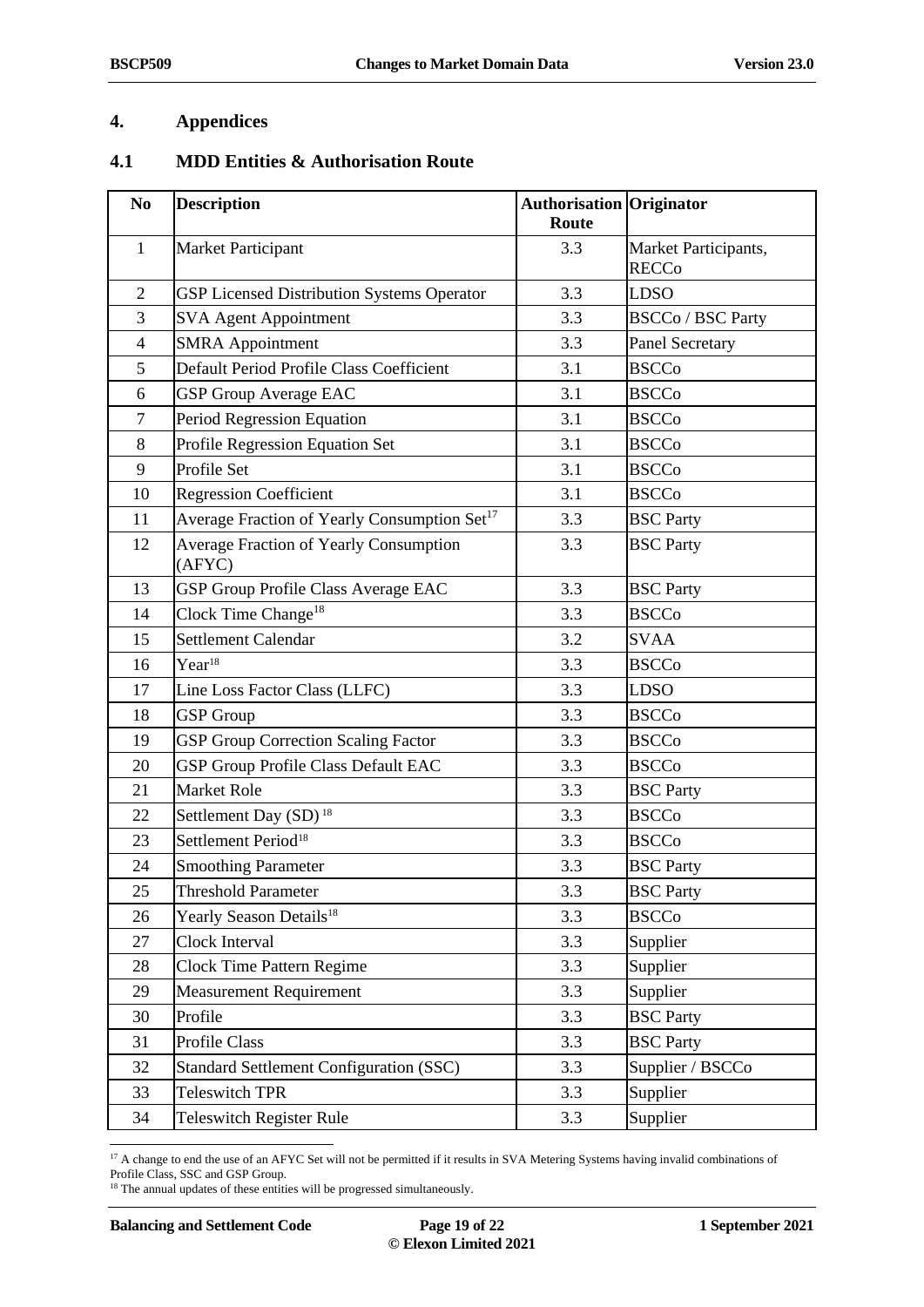<span id="page-19-0"></span>

| N <sub>0</sub> | <b>Description</b>                                       | <b>Authorisation Originator</b><br>Route |                                            |
|----------------|----------------------------------------------------------|------------------------------------------|--------------------------------------------|
| 35             | <b>Teleswitch Contact Rule</b>                           | 3.3                                      | Supplier                                   |
| 36             | <b>Teleswitch Contact</b>                                | 3.3                                      | Supplier                                   |
| 37             | <b>Teleswitch Group</b>                                  | 3.3                                      | Supplier                                   |
| 38             | Time Pattern Regimes (TPR)                               | 3.3                                      | Supplier                                   |
| 39             | Valid Measurement Requirement Profile Class              | 3.3                                      | Supplier                                   |
| 40             | Valid Settlement Configuration Profile Class             | 3.3                                      | Supplier                                   |
| 41             | <b>Consumption Component Class</b>                       | 3.3                                      | <b>BSC</b> Party                           |
| 42             | Day of the Week                                          | 3.3                                      | <b>BSCCo</b>                               |
| 43             | Day Type                                                 | 3.3                                      | <b>BSCCo</b>                               |
| 44             | <b>Energisation Status</b>                               | 3.3                                      | <b>BSC</b> Party                           |
| 45             | Market Participant Role                                  | 3.3                                      | Market Participant /<br><b>BSCCo/RECCo</b> |
| 46             | <b>Measurement Class</b>                                 | 3.3                                      | <b>BSC</b> Party                           |
| 47             | <b>Measurement Quantity</b>                              | 3.3                                      | <b>BSC</b> Party                           |
| 48             | Data item now redundant                                  | N/A                                      | N/A                                        |
| 49             | <b>Regression Coefficient Type</b>                       | 3.3                                      | <b>BSC</b> Party                           |
| 50             | Season                                                   | 3.3                                      | <b>BSC</b> Party                           |
| 51             | Settlement Type                                          | 3.3                                      | <b>BSC</b> Party                           |
| 52             | Meter Timeswitch Class (MTC)                             | 3.3                                      | <b>BSC</b> Party                           |
| 53             | Meter Timeswitch Class for Distributor <sup>19</sup>     | 3.3                                      | <b>BSC</b> Party                           |
| 54             | Valid MTC SSC Combination                                | 3.3                                      | <b>BSC</b> Party                           |
| 55             | Valid MTC LLFC Combination                               | 3.3                                      | <b>BSC</b> Party                           |
| 56             | Valid MTC LLFC SSC Combination                           | 3.3                                      | <b>BSC</b> Party                           |
| 57             | <b>MTC</b> Meter Type                                    | 3.3                                      | <b>BSC</b> Party                           |
| 58             | <b>MTC Payment Type</b>                                  | 3.3                                      | <b>BSC</b> Party                           |
| 59             | <b>HH Default EAC</b>                                    | 3.3                                      | <b>BSCCo</b>                               |
| 60             | <b>GSP Group Profile Class Tolerances</b>                | 3.3                                      | <b>BSCCo</b>                               |
| 61             | BM Unit for Supplier in GSP Group                        | 3.3/3.6                                  | Supplier / BSCCo                           |
| 62             | Unmetered Supplies Operational Information <sup>20</sup> | 3.3                                      | <b>BSCCo</b>                               |
| 63             | Valid MTC LLFC SSC PC Combination <sup>19</sup>          | 3.3                                      | <b>BSC</b> Party                           |
| 64             | <b>SMETS Version</b>                                     | 3.3                                      | <b>BSCCo</b>                               |

<sup>&</sup>lt;sup>19</sup> Changes relating to this entity shall be agreed with the relevant LDSO prior to making a formal submission.

This information is not included in the MDD database, but can be found on the BSC Website.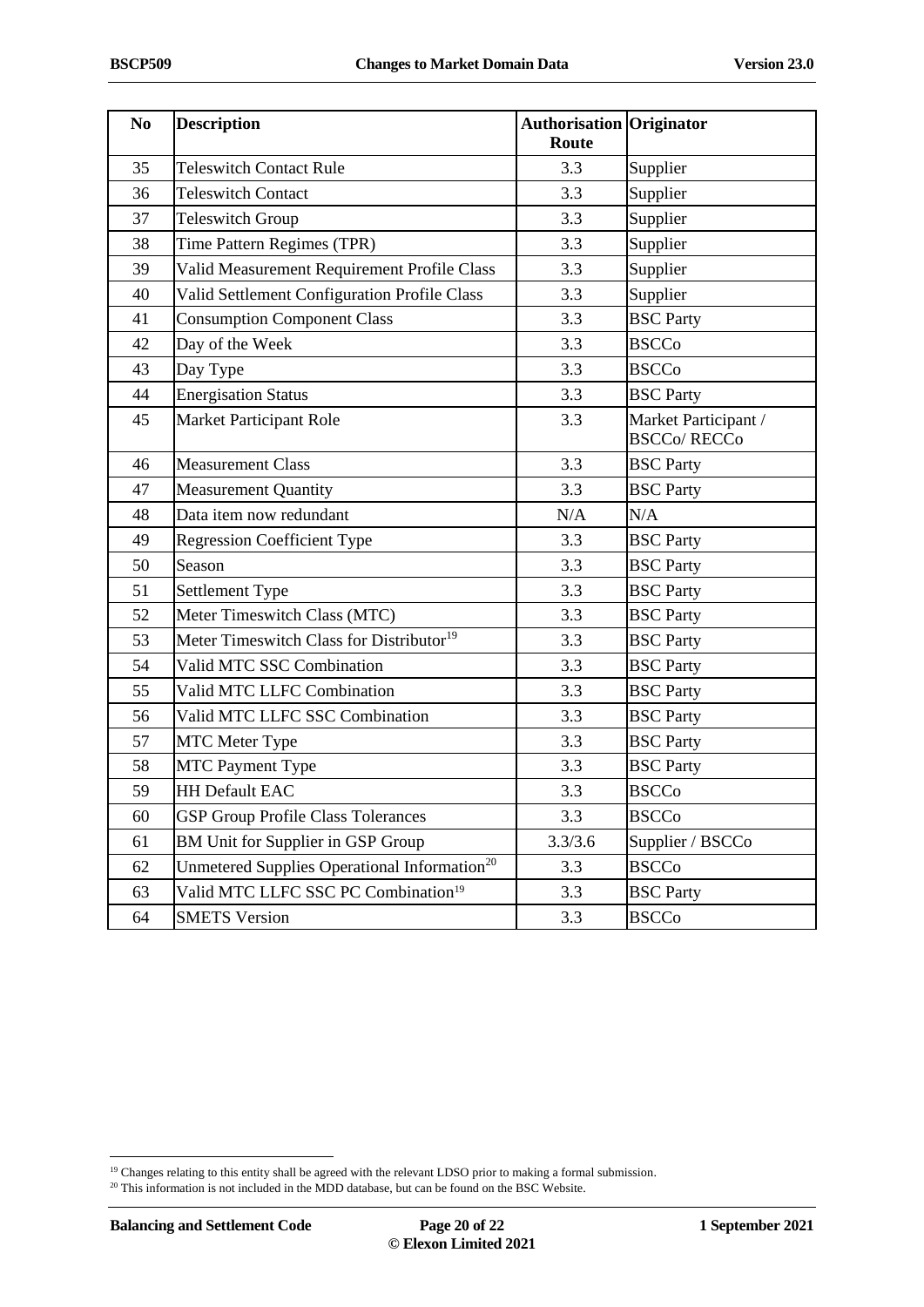### <span id="page-20-0"></span>**4.2 MDD Forms**

| MDD Change Request Form - F509/01                                                                                                                                                               | <b>MDD CR</b><br><b>Number</b><br>(For BSCCo<br>use) |  |  |  |  |  |
|-------------------------------------------------------------------------------------------------------------------------------------------------------------------------------------------------|------------------------------------------------------|--|--|--|--|--|
| Part A - Completed by Originator and submitted to BSCCo                                                                                                                                         |                                                      |  |  |  |  |  |
| Market Participant Id (MPID)Market Participant Role Code<br>MDD Entity Forms Attached                                                                                                           |                                                      |  |  |  |  |  |
|                                                                                                                                                                                                 |                                                      |  |  |  |  |  |
|                                                                                                                                                                                                 |                                                      |  |  |  |  |  |
|                                                                                                                                                                                                 |                                                      |  |  |  |  |  |
|                                                                                                                                                                                                 |                                                      |  |  |  |  |  |
| Fast Track (3.6) (Please delete one)Y / N                                                                                                                                                       |                                                      |  |  |  |  |  |
| $\Box$ Please tick this box to indicate that approval has been obtained from the relevant Party for data items linked to<br>an MDD Change which is/are not the responsibility of the Originator |                                                      |  |  |  |  |  |
| Part B - Completed by BSCCo and submitted to SVA Agent                                                                                                                                          |                                                      |  |  |  |  |  |
| I confirm that appropriate authorisation has now approved the above MDD Change Request.                                                                                                         |                                                      |  |  |  |  |  |
|                                                                                                                                                                                                 |                                                      |  |  |  |  |  |
|                                                                                                                                                                                                 |                                                      |  |  |  |  |  |
|                                                                                                                                                                                                 |                                                      |  |  |  |  |  |
| Part C - Completed by SVA Agent and returned to the BSCCo                                                                                                                                       |                                                      |  |  |  |  |  |
| I confirm that above MDD Change Request has been implemented.                                                                                                                                   |                                                      |  |  |  |  |  |
|                                                                                                                                                                                                 |                                                      |  |  |  |  |  |